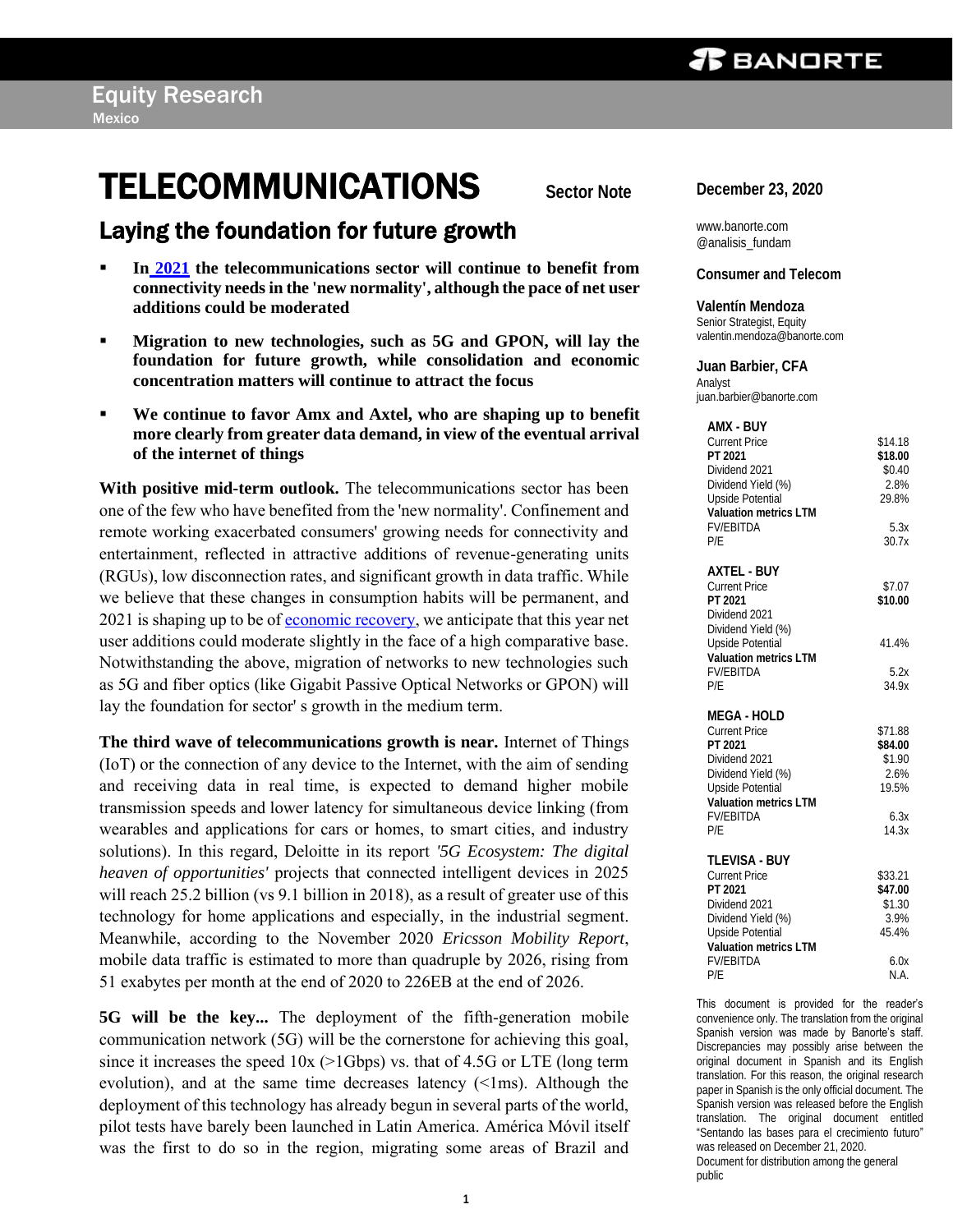Colombia, in partnership with Ericsson. In that sense, we expect that by the end of 2021, at the latest, we will see the first 5G tests in Mexico, Chile, and Argentina, leveraged on the Dynamic Spectrum Sharing (DSS) technology, which only implies a software upgrade, leaving aside for the time being, the heavy investments in base stations construction to increase the node densification required by 5G for transmission delays. The following graphs show some indicators about the expected evolution of the telecommunications sector around the world:







Source: Ericsson Mobility Report (nov. 2020)

**...while waiting for major spectrum auctions...** The pandemic delayed the auctions of radio frequency bands that have been identified as conducive to 5G deployment. However, 2021 is shaping up to finally resume these initiatives in countries like Mexico, where the [IFT will auction the 3.4-](https://www.banorte.com/cms/casadebolsabanorteixe/analisisyestrategia/analisisbursatil/Flash_Amx_Subasta%20de%203.4Ghz%20incluida%20en%20el%20plan%202021_MG.pdf) [3.45GHz spectrum,](https://www.banorte.com/cms/casadebolsabanorteixe/analisisyestrategia/analisisbursatil/Flash_Amx_Subasta%20de%203.4Ghz%20incluida%20en%20el%20plan%202021_MG.pdf) or Brazil, which is preparing the largest rights auction to use radio frequency bands in its history for the end of 1H21, and potentially also take place in Colombia and Peru, while in February we will know the tender results in Chile. Consequently, we believe this will be one of the topics that will attract most attention from investors in 2021.

**...although economic competition matters will also continue to attract the spotlight...** In our view, market concentration issues will continue to be one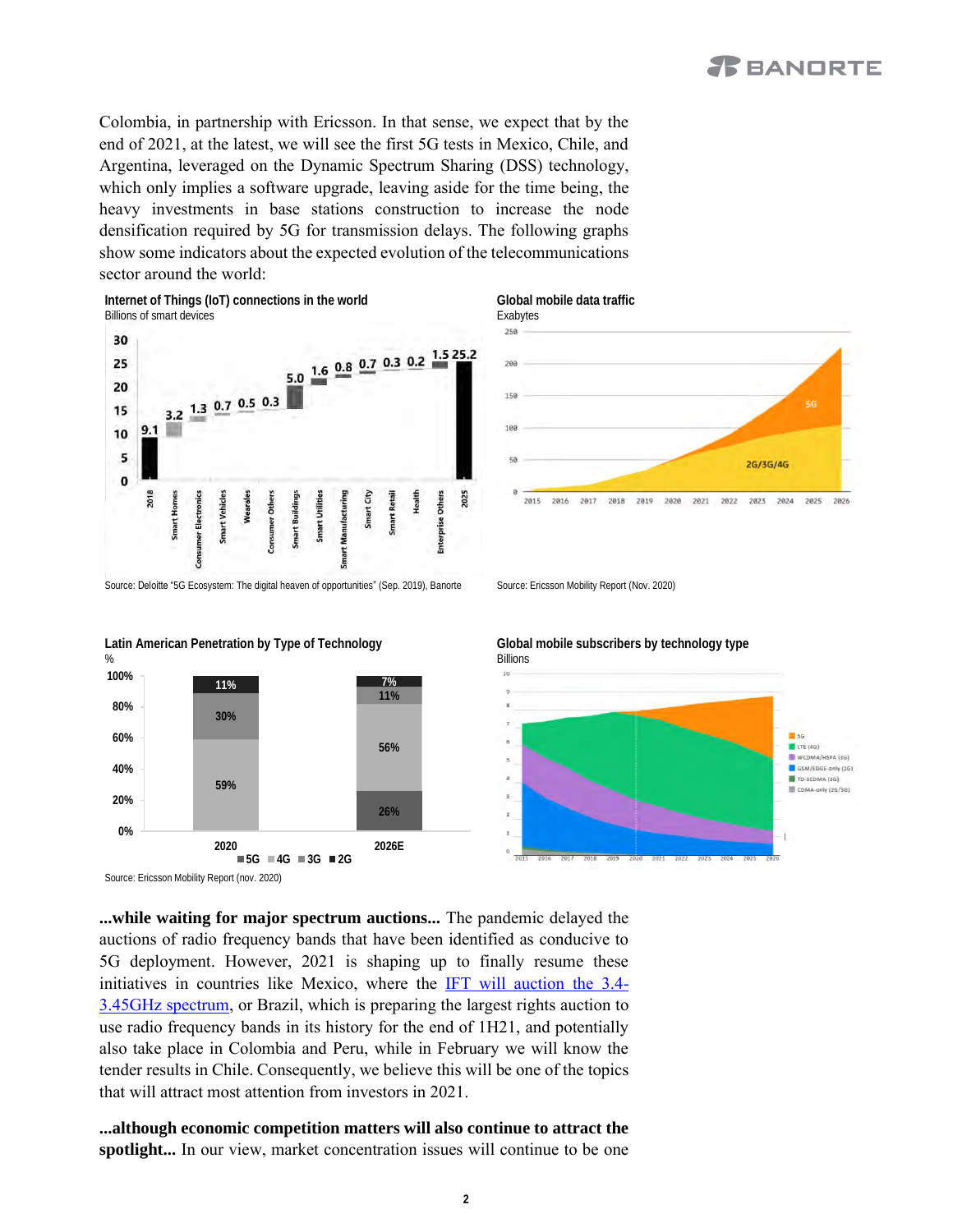of the sector's focus in 2021. First, in Mexico we will have to wait to know the effect that the [new asymmetric measures imposed by the IFT](https://www.banorte.com/cms/casadebolsabanorteixe/analisisyestrategia/analisisbursatil/Flash_AMX_IFT.pdf) could have, as well as to know the result of [the new procedure that the regulator initiated](https://www.banorte.com/cms/casadebolsabanorteixe/analisisyestrategia/analisisbursatil/Flash_Tlevisa_Cable%20IFT.pdf)  [against Televisa in the Pay TV segment.](https://www.banorte.com/cms/casadebolsabanorteixe/analisisyestrategia/analisisbursatil/Flash_Tlevisa_Cable%20IFT.pdf) Meanwhile, economic competition in Brazil's telecommunications sector will also be a topic of discussion, since Anatel's authorization for [the acquisition of the OI Group's mobile business](https://www.banorte.com/cms/casadebolsabanorteixe/analisisyestrategia/analisisbursatil/Flash_AMX_Winning_offer_OI.pdf)  [\(OIBR\) by the three-party partnership of América Móvil, Telefónica Brasil](https://www.banorte.com/cms/casadebolsabanorteixe/analisisyestrategia/analisisbursatil/Flash_AMX_Winning_offer_OI.pdf)  [\(VIV\) and Telecom Italia \(TIM\)](https://www.banorte.com/cms/casadebolsabanorteixe/analisisyestrategia/analisisbursatil/Flash_AMX_Winning_offer_OI.pdf) is still pending.

The above will be very relevant, especially considering the strong market share held by the three operators and the acquisition target, recalling that recently [Amx desisted from its purchase of Telefónica El Salvador due to](https://www.banorte.com/cms/casadebolsabanorteixe/analisisyestrategia/analisisbursatil/Flash_Amx_Cancellation_Telefonica_El_Salvador.pdf)  [concentration issues.](https://www.banorte.com/cms/casadebolsabanorteixe/analisisyestrategia/analisisbursatil/Flash_Amx_Cancellation_Telefonica_El_Salvador.pdf) However, we still view good odds that the Brazilian regulator will give its approval to the transaction, which in our opinion could open the door to more joint acquisition offers in the region.

**...and further sector consolidation in Latin America...** Telefónica's exit from Latin America –except Brazil–, announced at the end of 2019, will most likely continue to open up opportunities for consolidation in the sector. Even more so, considering that the Spanish company has not yet concluded the sale of its businesses in Mexico, Argentina, Colombia, Peru, Chile and Ecuador, as well as in some Central American countries (including, of course, El Salvador, which, as we have already mentioned, was abandoned by Amx). In our view, taking into consideration market concentration, it is very likely that offers submitted individually by the main operators in each country will face significant objections from the regulator due to economic competition concerns. In that sense, we believe that it is more feasible that operators with presence in adjacent countries (but not necessarily in one of them) will submit bids.

Notwithstanding the above, we believe that if –as we hope– the Brazilian regulator gives its approval to the joint acquisition of OI's mobile business, this could open the door to the submission of offers for TEF business in consortiums among the main operators in each country, with the objective of not affecting the concentration in a relevant manner.

**América Móvil, the best option in Latin America to invest in 5G.** The undisputed leadership position that Amx holds in Latin America, not only in terms of mobile phone subscribers in the main economies of the region, but also in terms of infrastructure and financial capacity, in our believe, places the issuer in a privileged position to benefit from the third wave of growth in the industry that 5G, and eventually IoT, will bring.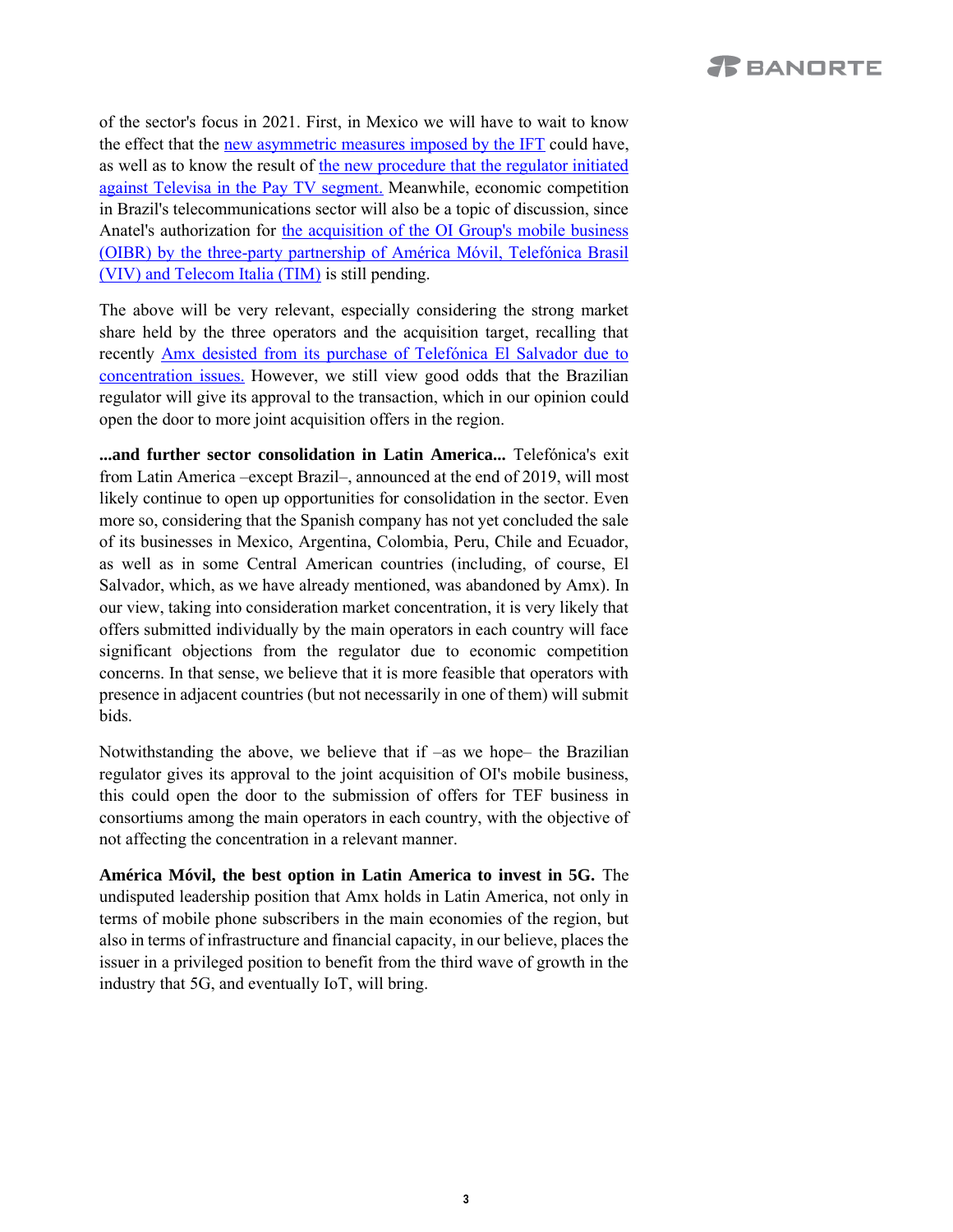

**BUY**

## AMX

### Leaving the US but getting stronger in Latam

- **We have added to our estimates the [sale of Tracfone](https://www.banorte.com/cms/casadebolsabanorteixe/analisisyestrategia/analisisbursatil/Flash_Amx_%20Sells_Tracfone.pdf) in the US and the [acquisition of 1/3 of OI's mobile business in Brazil,](https://www.banorte.com/cms/casadebolsabanorteixe/analisisyestrategia/analisisbursatil/Flash_AMX_Winning_offer_OI.pdf) which would boost margins and decrease leverage**
- We believe that in 2021 Amx will lay the foundation for future growth, **testing 5G in Mexico, Chile and Argentina, and advancing its deployment in Brazil and Colombia**
- We establish a PT2021 of MXN 18.00, which represents a FV/EBITDA **2021E of 5.7x, above the current multiple, but in line with the 3Y average of 6.0x. In view of the positive outlook we recommend BUY**

**Profitability and capital structure are strengthened.** After the US Federal Trade Commission (FTC) authorized the sale of Amx's US subsidiary to Verizon, we have assumed this divestiture as of 2Q21 in our projection model. In addition, we added 10.8 million OI mobile subscribers to the Brazilian operations on the same date. This would be reflected in a 1.6% y/y decrease in mobile subscribers, and an 8.3% drop in revenues; but only 1.7% in EBITDA –due to Tracfone's deconsolidation, that as a mobile operator had consistently lower margins, which would more than offset the effect of the lower profitability of the acquired business in Brazil–. Thus, we anticipate an expansion of 230bps in EBITDA margin to 34.5%.

Likewise, we assume the proceeds from Tracfone's sale will be used for debt reduction, so we expect leverage to fall to 1.8x ND/EBITDA from 2.2x. Therefore, Amx would arrive with a strengthened balance sheet in view of the strong investments that 5G deployment could imply later on, and while the possibility of monetizing its more than 60,000 towers to lower the debt even further is still on the table.

We establish our PT2021 at MXN 18.00, which represents a FV/EBITDA 2021E of 5.7x, above the current multiple but in line with the 3-year average of 6.0x. In view of the positive outlook, we recommend BUY.

| Financial Statements     |           |           |           |           |
|--------------------------|-----------|-----------|-----------|-----------|
|                          | 2018      | 2019      | 2020F     | 2021E     |
| Revenue                  | 1,020,727 | 1.007.348 | 1,019,474 | 934,508   |
| Operating Income         | 137,502   | 154.841   | 170.106   | 194,811   |
| <b>FBITDA</b>            | 289.497   | 313.756   | 328.428   | 322.706   |
| <b>EBITDA Margin</b>     | 28.4%     | 31.1%     | 32.2%     | 34.5%     |
| Net Income               | 48.129    | 67.731    | 27.684    | 90.057    |
| Net Margin               | 4.7%      | 6.7%      | 2.7%      | 9.6%      |
| <b>Total Assets</b>      | 1.413.891 | 1.531.934 | 1.575.210 | 1,468,353 |
| Cash                     | 70.677    | 67.464    | 72.094    | 68,164    |
| <b>Total Liabilities</b> | 1,183,696 | 1,305,027 | 1.340.092 | 1,165,462 |
| Debt                     | 663,076   | 754.448   | 780.579   | 639.185   |
| Common Equity            | 230.195   | 226.907   | 235.118   | 302.891   |

Source: Banorte

| Current Price          | \$14.18         |
|------------------------|-----------------|
| PT 2021                | \$18.00         |
| Dividend 2021          | \$0.40          |
| Dividend Yield (%)     | 2.8%            |
| Upside Potential       | 29.8%           |
| <b>ADR Price</b>       | US\$14.19       |
| <b>PT2021 ADR</b>      | US\$18.20       |
| Shares per ADR         | 20              |
| Max - Mín LTM (\$)     | $16.82 - 12.33$ |
| Market Cap (US\$m)     | 47.328.6        |
| Shares Outstanding (m) | 66.435.7        |
| Float                  | 49%             |
| Daily Turnover US\$m   | 710.6           |
| Valuation metrics I TM |                 |
| <b>FV/FBITDA</b>       | 5.3x            |
| P/E                    | 30.7x           |
| MSCI ESG Rating*       | В               |



|                      | 2018      | 2019      | 2020E     | 2021E     |                          | 2018  | 2019  | 2020E | 2021E |
|----------------------|-----------|-----------|-----------|-----------|--------------------------|-------|-------|-------|-------|
| Revenue              | 1,020,727 | 1,007,348 | 1.019.474 | 934,508   | <b>FV/FBITDA</b>         | 5.5x  | 5.3x  | 5.2x  | 4.9x  |
| Operating Income     | 137,502   | 154.841   | 170,106   | 194.811   | P/E                      | 19.5x | 13.8x | 34.0x | 10.5x |
| EBITDA               | 289.497   | 313.756   | 328,428   | 322.706   | P/BV                     | 5.2x  | 5.3x  | 5.3x  | 3.9x  |
| <b>EBITDA Margin</b> | 28.4%     | 31.1%     | 32.2%     | 34.5%     |                          |       |       |       |       |
| Net Income           | 48.129    | 67.731    | 27.684    | 90.057    | <b>ROE</b>               | 19.6% | 29.6% | 12.0% | 33.5% |
| Net Margin           | 4.7%      | 6.7%      | 2.7%      | 9.6%      | <b>ROA</b>               | 3.4%  | 4.4%  | 1.8%  | 6.1%  |
|                      |           |           |           |           | <b>EBITDA</b> / interest | 9.1x  | 8.3x  | 8.3x  | 9.2x  |
| <b>Total Assets</b>  | 1,413,891 | 1.531.934 | 1.575.210 | 1,468,353 | Net Debt/EBITDA          | 2.0x  | 2.2x  | 2.2x  | 1.8x  |
| Cash                 | 70.677    | 67.464    | 72.094    | 68.164    | Debt/Equity              | 2.9x  | 3.3x  | 3.3x  | 2.1x  |
|                      |           |           |           |           |                          |       |       |       |       |

**Financial Statements Valuation and Financial metrics**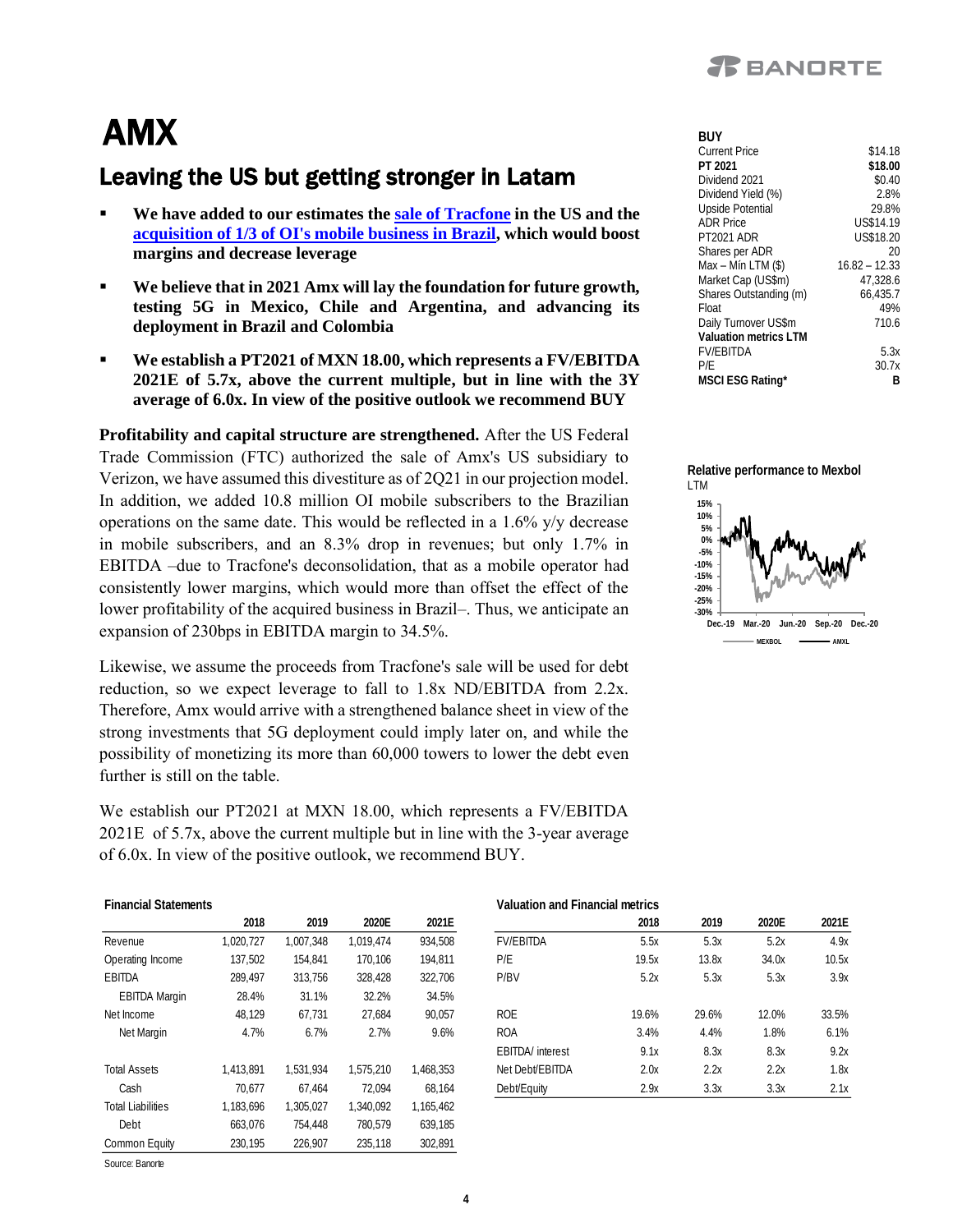

#### **AMX– Financial Statements**

#### MXN, million **Income Statement Year 2018 2019 2020e 2021e CAGR Net Revenue 1,020,727 1,007,348 1,019,474 934,508 -2.9%** Costs of goods sold 653,830 630,651 628,566 536,836 -6.4% Gross profit 366,896 376,697 390,909 397,672 2.7% General expenses 221,389 215,994 216,226 198,189 -3.6%<br>
Operating Income 137,502 154,841 170,106 194,811 12.3% **Operating Income 137,502 154,841 170,106 194,811 12.3% Operating Margin 13.5% 15.4% 16.7% 20.8% 15.7%** Depreciation **EBITDA 289,497 313,756 328,428 322,706 3.7% EBITDA Margin 28.4% 31.1% 32.2% 34.5% Interest Income (Expense) net (40,317) (33,476) (126,762) (37,590) -2.3%** Interest expense 31,772 37,911 39,576 35,176 3.5% Interest income (expense) 10,617 6,285 4,507 3,798 -29.0%<br>
Other income (expense) (14,624) (7,075) 13,620 (5,193) -29.2% Other income (expense)  $(14,624)$   $(7,075)$   $13,620$   $(5,193)$  -29.2%<br>
Foreign exchange gain (loss)  $(4,538)$   $5,226$   $(105,313)$   $(1,019)$  -39.2% Foreign exchange gain (loss) (4,538) 5,226 (105,313) (1,019) -39.2% Unconsolidated subsidiaries <br>
11 121,347 13,062 157,223<br>
121,347 13,062 157,223 **Income before taxes 97,186 121,347 43,062 157,223 17.4%** Income taxes 46,903 51,034 10,904 62,889 10.3% Discontinued operations **Consolidated Net Income 50,282 70,313 32,158 94,334 23.3%** Non-controlling interest **Net Income 48,129 67,731 27,684 90,057 23.2% 1.7% 6.7% 2.7% 9.6%**<br> **4.7% 6.7% 2.7% 9.6%**<br> **4.729 1.026 0.417 1.35 EPS 0.729 1.026 0.417 1.356 23.0% Balance Sheet Total Current Assets 351,913 330,844 357,101 351,563 0.0%** Cash & Short Term Investments 70,677 67,464 72,094 68,164<br>
Long Term Assets 1,061,979 1,201,089 1.218,109 1.116.790 **Long Term Assets** 1,061,979 1,201,089 1,218,109 1,116,790 1.7% Property, Plant & Equipment (Net) **629,088 639,343 640,668 539,791 -5.0%** Intangible Assets (Net) 115,864 125,169 136,311 136,311 136,311 5.6%<br>
Total Assets 1,413,891 1,531,934 1,575,210 1,468,353 1.3% **Total Assets 1,413,891 1,531,934 1,575,210 1,468,353 1.3% Current Liabilities** 473,415 525,400 512,418 474,819 0.1% Short Term Debt 116,817 164,663 152,381 148,018 8.2%<br>
Accounts Payable 116,953 260,703 238,535 210,226 -6.5% Accounts Payable 256,953 260,703 238,535 210,226 -6.5%<br>1979.627 827.674 690.643 0.9% **Long Term Liabilities 710,281 779,627 827,674 690,643 -0.9%** Long Term Debt **Total Liabilities 1,183,696 1,305,027 1,340,092 1,165,462 -0.5%** Common Stock 230,195 226,907 235,118 302,891 9.6%

Non-controlling interest 49,877 48,997 57,662 61,938 7.5% **Total Equity 180,319 177,910 177,456 240,952 10.1% Liabilities & Equity 1,413,891 1,531,934 1,575,210 1,468,353 1.3% Net Debt 592,400 686,984 708,485 571,022 -1.2%**

**Cash Flow 2018 2019 2020e 2021e** CF from Operating Activities 247,115 234,095 255,976 198,904<br>CF from Investing Activities (148,783) (162,974) (126,764) 10,306 CF from Investing Activities (148,783) (162,974) (126,764) 10,306<br>CF from Financing Activities (101,357) (71,227) (114.158) (197.137)

FX difference in cash & equivalents (801) (1,807) (8,486) (16,004)<br>Change in Cash Balance (3,826) (1,914) 6,568 (3,930) **Change in Cash Balance (3,826) (1,914) 6,568 (3,930)**

| Source: Banorte, BMV |  |
|----------------------|--|

CF from Financing Activities





#### **Net Income & ROE** MXN, million



**Net Debt & Net Debt to EBITDA ratio** MXN, million

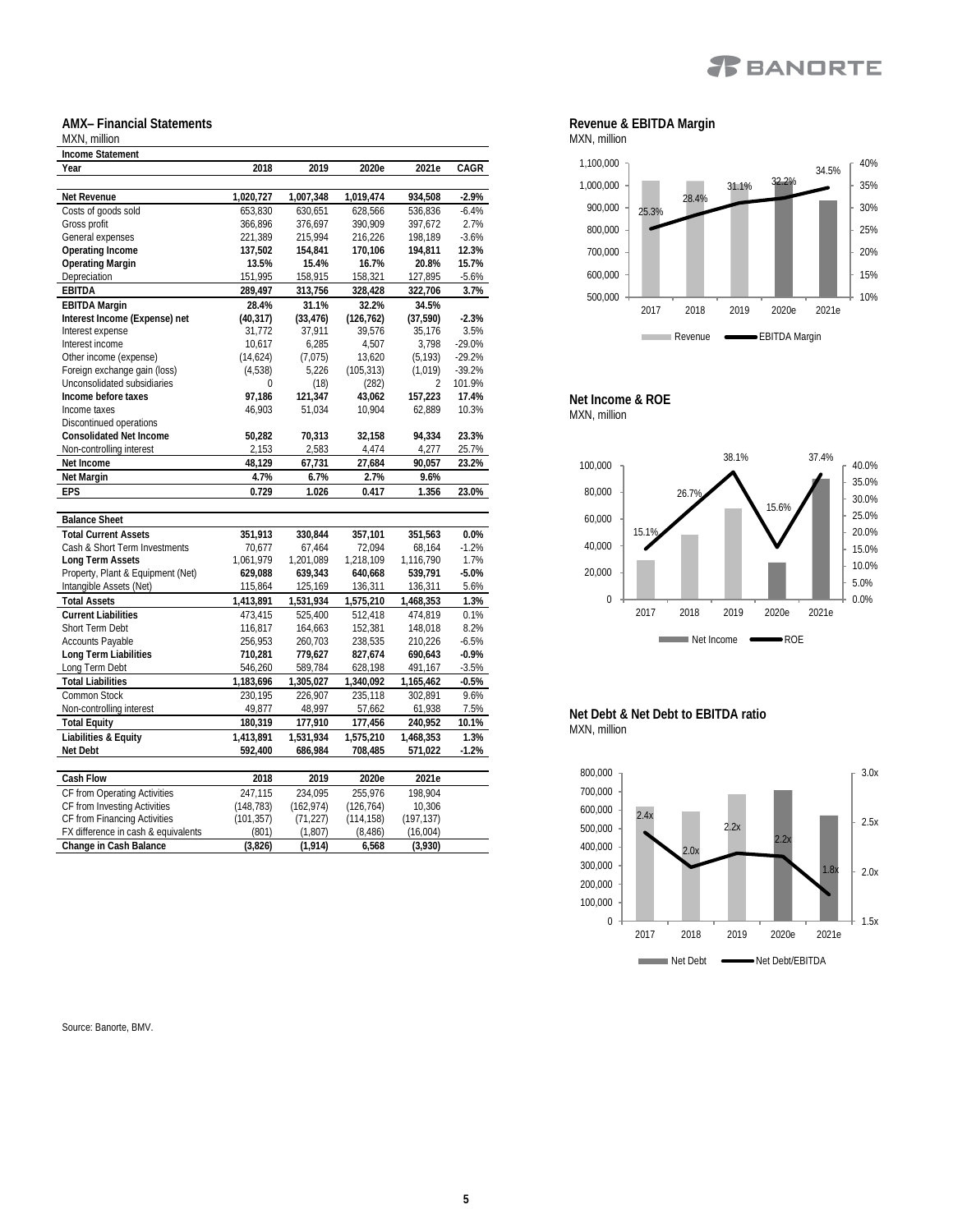#### **2021 Estimates**

We believe that in 2021 connectivity needs will continue to be very present, driving organic growth in mobile subscribers, broadband access, data traffic and the continued migration of customers from prepaid to postpaid services. Likewise, activities reopening should drive recovery in equipment sales, as well as in prepaid service. However, the main variables that will influence Amx's performance will be the inorganic ones. In this regard, we have incorporated to our projection model the sale of Tracfone in the US, and the acquisition of about 1/3 of OI's mobile business in Brazil, starting in 2Q21 in both cases. We believe that Tracfone's transaction will most likely be closed during 1Q21, thus we assume its divestiture as of the second half of 1H21. We estimate that this would mean a drop of 20.4 million mobile subscribers  $\left(\sim 7\% \right)$ of the total) and ~13% of revenues, but only ~5% of EBITDA, due to the lower profitability of this business ( $\sim$ 14% vs.  $\geq$ 30% in the rest of the countries). On the other hand, the incorporation of 32% of OI's mobile business would add  $\sim$ 10.8 million mobile subscribers, 0.8% of sales, and 0.7% of EBITDA, recalling that OI's higher exposure to prepaid subscribers, with lower ARPU (R\$16.6 vs. R\$24.0 from Claro) would be slightly dilutive for the business in Brazil –although with attractive potential synergies –.

With this in mind, we expect mobile subscribers to fall 1.6% y/y to 276.7 million users. On the other hand, RGUs would increase 1.5% year-over-year to 86.3 million. Meanwhile, ARPU in pesos would remain practically stable (-0.1% y/y to MXN 195.12), as the peso's strengthening against other Latin American currencies would offset a 6.1% increase in comparable MOU. As a result, revenues from mobile services would decrease 11.7% y/y to MXN 753.8 billion. For its part, equipment sales would recover 12.8% y/y to MXN 180.7 billion, due to the reopening of points of sale and an easy comparison base. Thus, consolidated revenues would decrease 8.3% y/y to MXN 934.5 billion. At EBITDA level, we estimate that the sale of Tracfone will give a strong stimulus to profitability  $(+230$ bps  $y/y$  to  $34.5\%$ ), with which consolidated EBITDA would only decrease 1.7% y/y to MXN 322.7 billion.

As for net income, it would more than triple y/y, reaching MXN 90.1 billion, driven by a 70.3% decrease in CFC –for FX losses 99% lower vs. 2020, as a result of a less adverse exchange rate environment– and which would more than compensate for tax rate normalization (40%e vs. 25.3%e in 2020). In the meantime, we believe capital investments should be normalized in order to continue the deployment of its 5G network in Europe, start it up in Brazil and Colombia, and carry out its first pilot tests in Mexico, Argentina, and Chile. Additionally, 4G and LTE deployment would follow in the remaining territories. With this, we estimate that CAPEX will increase by 40% y/y to MXN 154.9 billion (US \$7.0 billion). Finally, we assumed a US \$6.25 billion debt payment (with Tracfone's sale) which would lower leverage to 1.8x ND/EBITDA from 2.2x.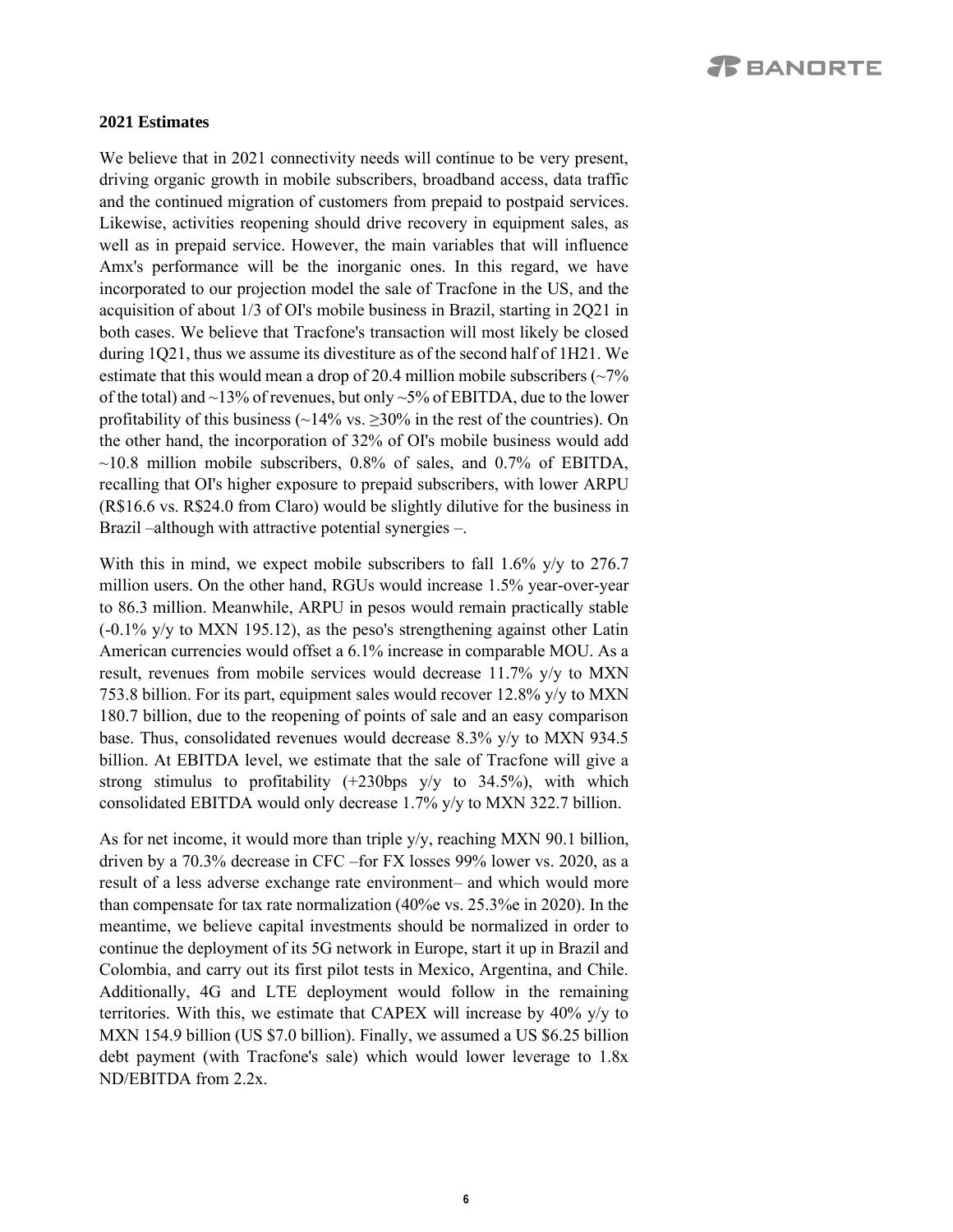#### **Valuation and PT2021 of MXN 18.00**

To calculate the theoretical value of América Móvil's shares, we use a discounted cash flow (DCF) valuation model, based on the free cash flow to the firm (FCFF). In our model we assumed a weighted average cost of capital (WACC) of 8.6%, for which we estimated a 13.0% cost of capital (CAPM), a 3.6% cost of debt, and a 42.0% debt-to-capital ratio. For CAPM we use a riskfree rate of 6.75% [\(closing 2021E of the 10-year M-bond](https://www.banorte.com/cms/casadebolsabanorteixe/analisisyestrategia/analisiseconomico/mexico/20201019_4Q20_Outlook.pdf) from our Fixed Income and FX analysis team), a beta of 1.0, and a market risk premium of 6.0%. In addition, for the terminal value we assumed a 6.0x FV/EBITDA multiple, equal to historical averages (3Y and 5Y), and equivalent to a discount of  $\sim 8\%$  vs. 2021 telecom sector median of 6.5x –in line with the average discount that the issuer has held against the sector over the past 5Y–. With this in mind, we establish our PT2021 at MXN 18.00, which represents a FV/EBITDA 2021E multiple of 5.7x, being higher than the current valuation and in line with last year's average of 6.0x, although below sector' s average. It offers an interesting potential return of 29.8% (including 2.8% dividend return), while the valuation at 4.9x FV/EBITDA 2021E looks attractive and the midterm outlook is very positive, therefore, our recommendation is BUY

**Discounted cash flow valuation (DCF)** MXN, million

|                              | 2021e       | 2022e      | 2023e        | 2024e                        | 2025e        | 2026e                   | Perp.      |
|------------------------------|-------------|------------|--------------|------------------------------|--------------|-------------------------|------------|
|                              |             |            |              |                              |              |                         |            |
| (+) EBITDA                   | 322,706     | 332,857    | 347,836      | 363,488                      | 379,845      | 396,938                 |            |
| (-) Working Capital          | (32, 523)   | (28, 851)  | (34, 784)    | (36, 349)                    | (37, 985)    | (39,694)                |            |
| (-) Fixed Capital Investment | (154, 935)  | (162, 892) | (167, 778)   | (172, 812)                   | (177,996)    | (183, 336)              |            |
| $(-)$ Taxes                  | (47, 532)   | (50, 867)  | (55, 654)    | (58, 158)                    | (60, 775)    | (63, 510)               |            |
| $(=)$ Cash Flow              | 87,716      | 90,248     | 89,620       | 96,170                       | 103,089      | 110,398                 |            |
| (+) Perpetuity               | $\mathbf 0$ | 0          | $\mathbf{0}$ | 0                            | $\mathbf{0}$ | 0                       | 2,381,631  |
| $(=)$ FCFF                   | 87.716      | 90,248     | 89.620       | 96.170                       | 103.089      | 110.398                 | 2,381,631  |
| Risk-free Rate               | 6.8%        |            |              |                              |              | (+)FCFs Present Value   | 381,122    |
| Market Risk                  | 6.0%        |            |              | (+) Prepetuity Present Value |              |                         | 1,449,845  |
| Beta                         | 1.0         |            |              | = Enterprise Value           |              |                         | 1,830,968  |
| CAPM                         | 13.0%       |            |              |                              |              | (-) Net Debt            | (571, 022) |
|                              |             |            |              |                              |              | (-) Minority Interest   | (61, 938)  |
| Cost of Debt                 | 3.6%        |            |              |                              |              |                         |            |
| Tax Rate                     | 30.0%       |            |              |                              |              | (=) Equity Value        | 1,198,007  |
| Net Cost of Debt             | 2.5%        |            |              |                              |              | Shares Outstanding      | 66,399     |
| Debt/Capital                 | 42%         |            |              |                              |              |                         |            |
|                              |             |            |              |                              |              | Tarjet Price \$         | 18.04      |
| WACC                         | 8.6%        |            |              |                              |              | <b>Current Price</b>    | 14.18      |
| <b>EBITDA Multiple</b>       | 6.0x        |            |              |                              |              | <b>Upside Potential</b> | 27.2%      |

Source: Banorte

**AMX - FV/EBITDA LTM and telecommunications sector median** Times







Source: Bloomberg, Banorte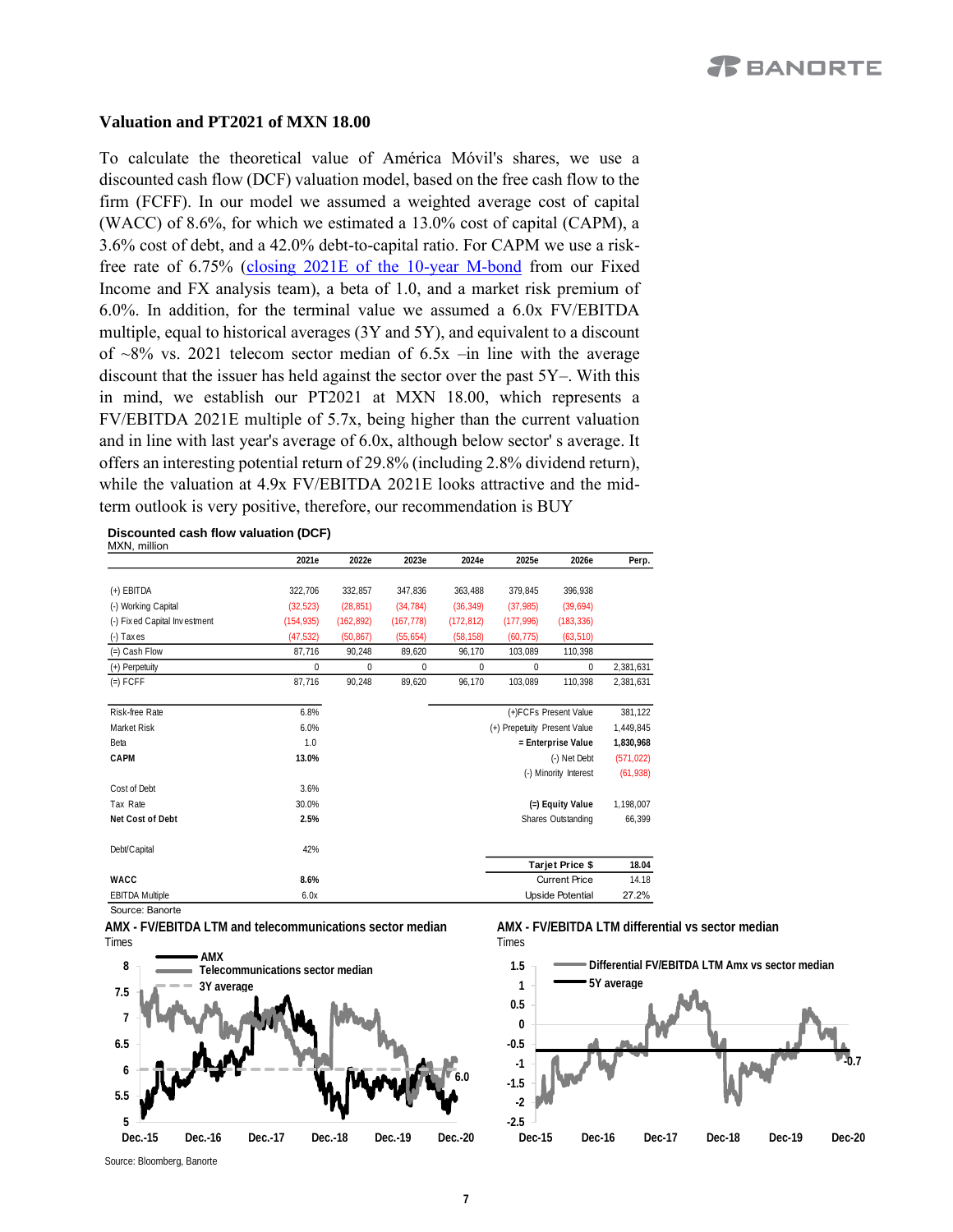

**BUY**

## AXTEL

### Its sale should be completed soon

- We estimate that, in line with **Alfa's strategy**, the sale of all Axtel could **be completed in 1Q21, which should [trigger the intrinsic value](https://www.banorte.com/cms/casadebolsabanorteixe/analisisyestrategia/analisisbursatil/AXTEL_PT2020_UPDATE.pdf) that we still see on the stock.**
- **Regarding the sum-of-the-parts value, implicitly the market is valuing Services at 1.5x FV/EBITDA 2021E or Infrastructure at 8.0x, so we see plenty space for rerating**
- We establish a PT2021 of MXN 10.00, which implies a FV/EBITDA **2021E of 8.6x, above the current multiple in view of the positive outlook, and recognition of its real value. We recommend BUY**

**It's worth to wait.** We believe that the completion of the whole company's sale could take place in 1Q21, which should help detonate Axtel's potential. The price at which the CPO is currently trading, with respect to the sum of the parts, implies a 1.5x FV/EBITDA 2021E valuation for *Alestra* (assuming an 11x multiple for Infrastructure, in line with the sector and previous transactions), or 8.0x for *Axtel Networks* if we consider a 5.2x valuation for *Alestra*, equal to that at which all of Axtel is currently trading, and below comparable companies. Either approach, in our view, reflects that the market is still not correctly recognizing the company's value, and evidences a wide space for a rerating in the issuer. Along the same lines, we maintain our conviction that the eventual sale of the company should be the catalyst to close this gap, considering the possibility that the buyer could even offer a premium for the acquisition (which on average is around 15%), even more so when considering the great attractiveness of the Infrastructure segment that [we have previously highlighted.](https://www.banorte.com/cms/casadebolsabanorteixe/analisisyestrategia/analisisbursatil/PT2020_AXTEL.pdf)

We updated our sum-of-the-parts valuation model, establishing our PT2021 at MXN 10.00 per CPO. This represents an 8.6x FV/EBITDA, higher than the current 5.2x multiple, given the positive outlook already mentioned and our expectation of recognition of the intrinsic value of Infrastructure and Services. We reiterate our BUY recommendation.

| 1 J J J T              |               |
|------------------------|---------------|
| Current Price          | \$7.07        |
| PT 2021                | \$10.00       |
| Dividend 2021          |               |
| Dividend Yield (%)     |               |
| Upside Potential       | 41.4%         |
| Max - Mín LTM (\$)     | $8.67 - 2.47$ |
| Market Cap (US\$m)     | 1.005.8       |
| Shares Outstanding (m) | 2,865.2       |
| Float                  | 22%           |
| Daily Turnover US\$m   | 91            |
| Valuation metrics I TM |               |
| <b>FV/EBITDA</b>       | 5.2x          |
| P/F                    | 34.9x         |
| MSCI ESG Rating*       | N.A.          |
|                        |               |

**Relative performance to Mexbol** LTM



| т інаныагэтагыны кэ      |        |         |        |        |
|--------------------------|--------|---------|--------|--------|
|                          | 2018   | 2019    | 2020E  | 2021E  |
| Revenue                  | 14.876 | 12,784  | 12.714 | 13.297 |
| Operating Income         | 965    | 774     | 2.847  | 1,387  |
| <b>FBITDA</b>            | 5,203  | 4,465   | 6.394  | 4,575  |
| <b>EBITDA Margin</b>     | 35.0%  | 34.9%   | 50.3%  | 34.4%  |
| Net Income               | 1.095  | $-14$   | 915    | 1,550  |
| Net Margin               | 7.4%   | $-0.1%$ | 7.2%   | 11.7%  |
| <b>Total Assets</b>      | 28,156 | 24.331  | 25,572 | 26,556 |
| Cash                     | 2,249  | 858     | 2,900  | 4,792  |
| <b>Total Liabilities</b> | 24,535 | 20,920  | 21,519 | 20,953 |
| Debt                     | 15,662 | 14,886  | 16,186 | 15,817 |
| Common Equity            | 3.621  | 3.411   | 4,053  | 5.603  |

Source: Banorte

#### **Financial Statements Valuation and Financial metrics**

|                      | 2018   | 2019    | 2020E  | 2021E  |                          | 2018  | 2019    | 2020E | 2021E |
|----------------------|--------|---------|--------|--------|--------------------------|-------|---------|-------|-------|
| Revenue              | 14.876 | 12.784  | 12.714 | 13.297 | <b>FV/EBITDA</b>         | 6.5x  | 7.7x    | 5.2x  | 6.8x  |
| Operating Income     | 965    | 774     | 2,847  | 1,387  | P/E                      | 18.7x | N.A.    | 21.9x | 12.9x |
| EBITDA               | 5,203  | 4,465   | 6,394  | 4,575  | P/BV                     | 5.6x  | 5.9x    | 4.9x  | 3.6x  |
| <b>EBITDA Margin</b> | 35.0%  | 34.9%   | 50.3%  | 34.4%  |                          |       |         |       |       |
| Net Income           | .095   | $-14$   | 915    | 1.550  | <b>ROE</b>               | 35.8% | $-0.4%$ | 24.5% | 32.1% |
| Net Margin           | 7.4%   | $-0.1%$ | 7.2%   | 11.7%  | <b>ROA</b>               | 3.9%  | $-0.1%$ | 3.6%  | 5.8%  |
|                      |        |         |        |        | <b>EBITDA</b> / interest | 2.8x  | 3.3x    | 4.5x  | 3.3x  |
| <b>Total Assets</b>  | 28.156 | 24.331  | 25.572 | 26.556 | Net Debt/EBITDA          | 2.6x  | 3.1x    | 2.1x  | 2.4x  |
| Cash                 | 2,249  | 858     | 2,900  | 4,792  | Debt/Equity              | 4.3x  | 4.4x    | 4.0x  | 2.8x  |

Document for distribution among the general public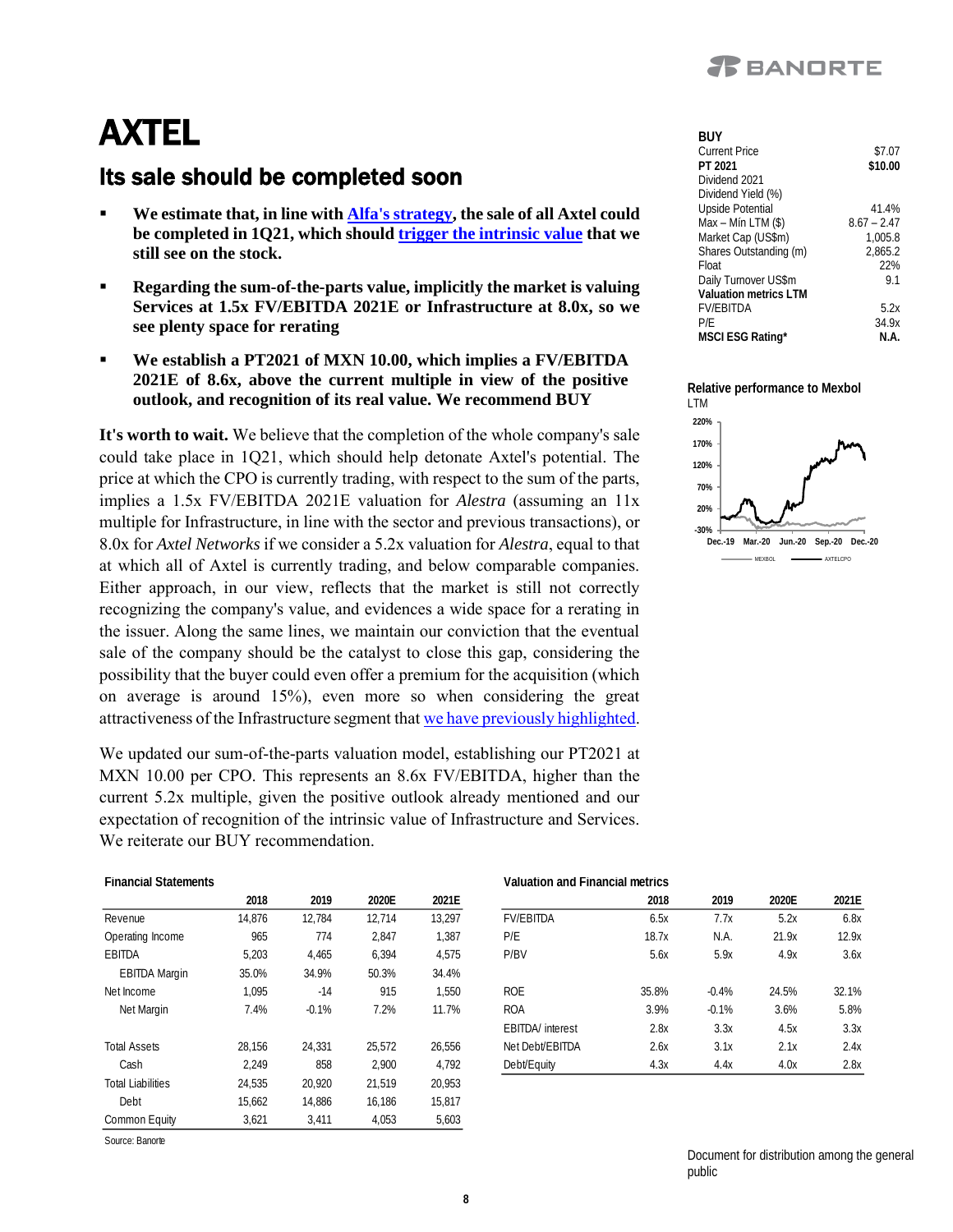

#### **AXTEL – Financial Statements** MXN, million

| IVIAIN, HIIIIIUH                    |          |          |                |          |          |
|-------------------------------------|----------|----------|----------------|----------|----------|
| Income Statement                    |          |          |                |          |          |
| Year                                | 2018     | 2019     | 2020e          | 2021e    | CAGR     |
|                                     |          |          |                |          |          |
| Net Revenue                         | 14,876   | 12,784   | 12,714         | 13,297   | $-3.7%$  |
| Costs of goods sold                 | 7.174    | 6,104    | 6,243          | 5.817    | $-6.7%$  |
| Gross profit                        | 7.702    | 6.679    | 6.471          | 7.479    | $-1.0%$  |
| General expenses                    | 6,944    | 5,842    | 5,620          | 6,075    | $-4.4%$  |
| Operating Income                    | 965      | 774      | 2,847          | 1,387    | 12.8%    |
| Operating Margin                    | 6.5%     | 6.1%     | 22.4%          | 10.4%    | 17.1%    |
| Depreciation                        | 4,162    | 3,579    | 3,392          | 3,154    | $-8.8\%$ |
| <b>EBITDA</b>                       | 5,203    | 4,465    | 6,394          | 4,575    | $-4.2%$  |
| <b>EBITDA Margin</b>                | 35.0%    | 34.9%    | 50.3%          | 34.4%    |          |
| Interest Income (Expense) net       | (1,665)  | (1, 127) | (2, 231)       | (1, 264) | $-8.8%$  |
| Interest expense                    | 1,869    | 1,370    | 1,422          | 1,374    | $-9.7%$  |
| Interest income                     | 41       | 55       | 42             | 59       | 12.9%    |
| Other income (expense)              | (24)     | (102)    | $\overline{7}$ | (129)    | 74.2%    |
| Foreign exchange gain (loss)        | 187      | 290      | (859)          | 179      | $-1.3%$  |
| Unconsolidated subsidiaries         |          |          |                |          |          |
| Income before taxes                 | (699)    | (353)    | 616            | 123      | $-156%$  |
| Income taxes                        | 118      | (15)     | (298)          | (1, 426) | $-329%$  |
| Discontinued operations             | 1,912    | 324      |                |          |          |
| Consolidated Net Income             | 1.095    | (662)    | 915            | 1,550    | 12.3%    |
| Non-controlling interest            |          |          |                |          |          |
| Net Income                          | 1,095    | (14)     | 915            | 1,550    | 12.3%    |
| Net Margin                          | 7.4%     | $-0.1%$  | 7.2%           | 11.7%    |          |
| EPS                                 | 0.378    | (0.005)  | 0.323          | 0.547    | 13.1%    |
|                                     |          |          |                |          |          |
| <b>Balance Sheet</b>                |          |          |                |          |          |
| <b>Total Current Assets</b>         | 6.944    | 6,035    | 8,307          | 10,623   | 15.2%    |
| Cash & Short Term Investments       | 2.249    | 858      | 2,900          | 4,792    | 28.7%    |
| Long Term Assets                    | 21,212   | 18,296   | 17,266         | 15,933   | $-9.1%$  |
| Property, Plant & Equipment (Net)   | 16,106   | 12,964   | 11,366         | 10,034   | $-14.6%$ |
| Intangible Assets (Net)             | 986      | 633      | 905            | 905      | $-2.8%$  |
| <b>Total Assets</b>                 | 28,156   | 24,331   | 25,572         | 26,556   | $-1.9%$  |
| Current Liabilities                 | 8,778    | 5,178    | 6,687          | 6,425    | $-9.9%$  |
| Short Term Debt                     | 505      | 635      | 2.262          | 2.196    | 63.2%    |
| Accounts Payable                    | 7,297    | 3,701    | 3,262          | 3,023    | $-25.5%$ |
| Long Term Liabilities               | 15,757   | 15,742   | 14,832         | 14,528   | $-2.7%$  |
| Long Term Debt                      | 15,157   | 14,251   | 13,924         | 13,621   | $-3.5%$  |
| <b>Total Liabilities</b>            | 24,535   | 20,920   | 21,519         | 20,953   | $-5.1%$  |
| Common Stock                        | 3,621    | 3,411    | 4,053          | 5,603    | 15.7%    |
| Non-controlling interest            | 0        |          |                |          |          |
| Total Equity                        | 3,621    | 3,411    | 4,053          | 5,603    | 15.7%    |
| Liabilities & Equity                | 28.156   | 24.331   | 25.572         | 26.556   | $-1.9%$  |
| Net Debt                            | 13,413   | 14,028   | 13,286         | 11,025   | $-6.3%$  |
|                                     |          |          |                |          |          |
| Cash Flow                           | 2018     | 2019     | 2020e          | 2021e    |          |
| CF from Operating Activities        | 5,411    | 2,957    | 3,423          | 2,416    |          |
| CF from Investing Activities        | 2,376    | (528)    | 927            | (1,762)  |          |
| CF from Financing Activities        | (6, 812) | (3,821)  | (2, 278)       | (1, 374) |          |
| FX difference in cash & equivalents | 16       | 1        | (29)           | 2,612    |          |
| Change in Cash Balance              | 991      | (1, 391) | 2.043          | 1,892    |          |
|                                     |          |          |                |          |          |

Source: Banorte, BMV.

**Revenue & EBITDA Margin** MXN, million



**Net Income & ROE** MXN, million



**Net Debt & Net Debt to EBITDA ratio** MXN, million

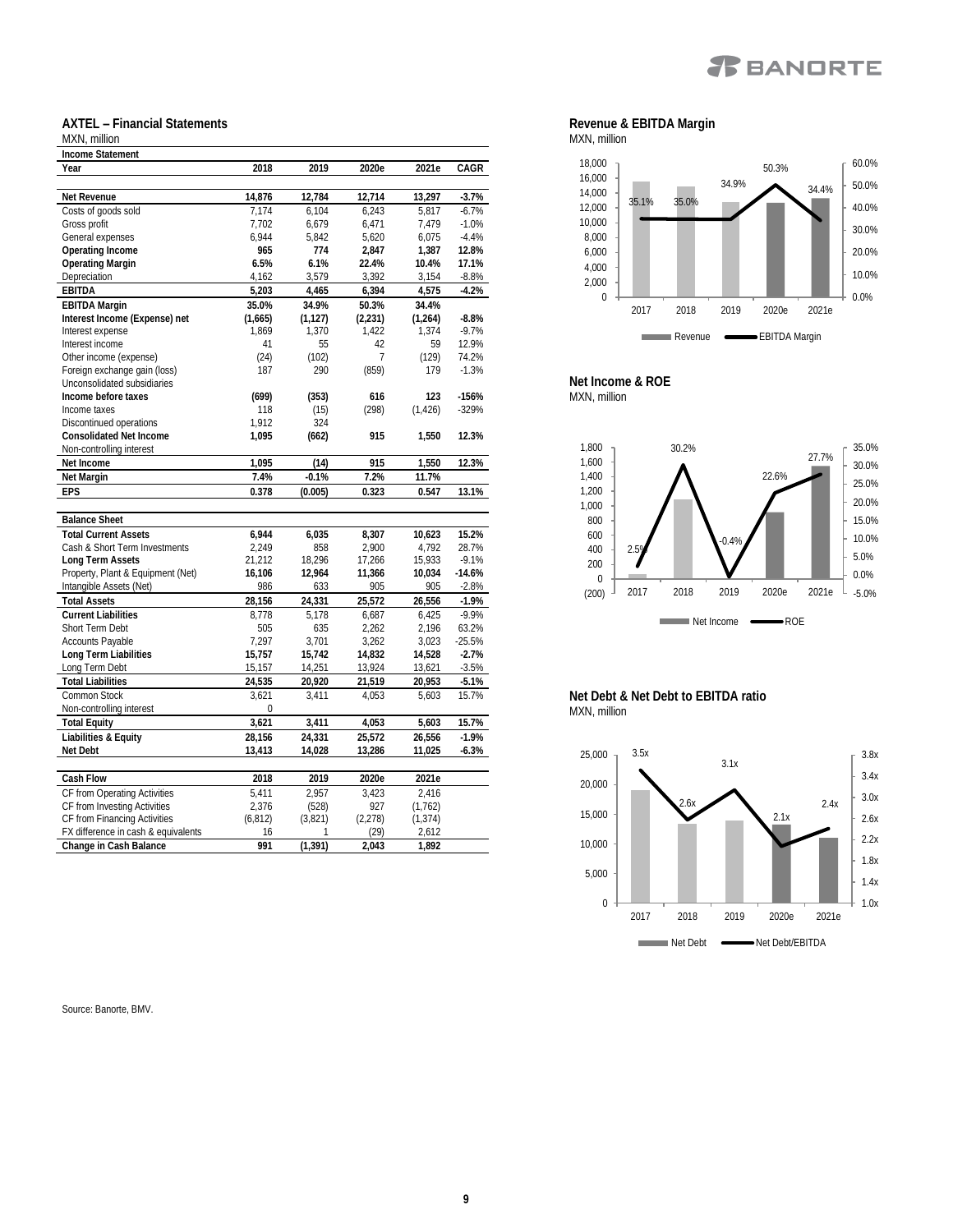#### **2021 Estimates**

According to our projection model, in 2021, Axtel's revenues could grow 4.6% y/y to reach MXN 13.3 billion. This would be the result of an increase of the same magnitude in Infrastructure net revenue to MXN 2.7 billion, due to connectivity needs growth and the first steps of 5G in Mexico, which would be reflected in a solid performance in spectrum and dark fiber rents –more than offsetting the adverse FX effect on its dollarized revenues due to the peso's appreciation. Meanwhile, we expect economic reopening and the "new normality" to encourage a 4.5% recovery in Alestra's sales, explained by the demand for value-added services in the corporate sector (reflected in a 4.5%  $y/y$  growth in sales, as a result of a 7.0%  $y/y$  drop in voice services, offset by 4.0% growth in data, 8% in network management services, and 10.0% in information technology revenue). We also anticipate a recovery in government (+4.4%e y/y), with IT (+5.0%), networks (+7.0%e), and data  $(+3.0\%)$  being the main drivers (voice:  $-10.%$ e).

At EBITDA level, we estimate a year-over-year decline of 28.5% to MXN 4.6 billion, which is explained exclusively by the complicated comparison base left by the extraordinary MXN 2.1 billion profit the company received in 2020 from the transaction with *Equinix* and the 3.5GHz spectrum cession to América Móvil. Thus, EBITDA margin would contract 15.9pp to 34.4%. Notwithstanding the above, it is worth noting that on an adjusted basis, EBITDA would grow 7.0% with an 80bps expansion in profitability. By business segment, we expect improved operating leverage in Services –due to sales recovery– to be reflected in an 8.8% y/y EBITDA growth (EBITDA margin  $+0.8$ pp), while Infrastructure EBTIDA would grow 5.6% y/y (profitability +20bps), driven by strict cost control and better fixed cost absorption.

In terms of net income, we project a MXN 1.5 billion profit  $(+69.5\% \text{ y/y})$ , mainly explained by a 43.3% decrease in CFC –from lower interest payment upon lower leverage, and above all, from FX gains that would compare very favorably to 2020 reported losses–.

Finally, we estimate that Axtel could make capital investments of MXN 1.8 billion in 2021 (+26.4% y/y), mainly focused on Axtel Networks' fiber optic growth in order to maintain its leadership position in telecommunications infrastructure, in view of the upcoming 5G deployment in Mexico.

#### **Valuation and PT2021 of MXN 10.00**

By updating our sum-of-the-parts valuation exercise, now incorporating 2021 estimates, we set our PT2021 at MXN 10.00. For its calculation, we assumed an 11.0x FV/EBITDA target multiple for Axtel Networks (Infrastructure), slightly below the 2021 global median of 12.7x, and similar to the most recent precedent transaction in the sector (*Zayo Group Holdings* sale to Digital *Colony Partners* and *EQT Infrastructure* in May 2019 at a 12.1x multiple). In Alestra (Services), we determined a 5.2x multiple, equal to the one at which all Axtel is currently trading, but below the 2021 telecom sector median of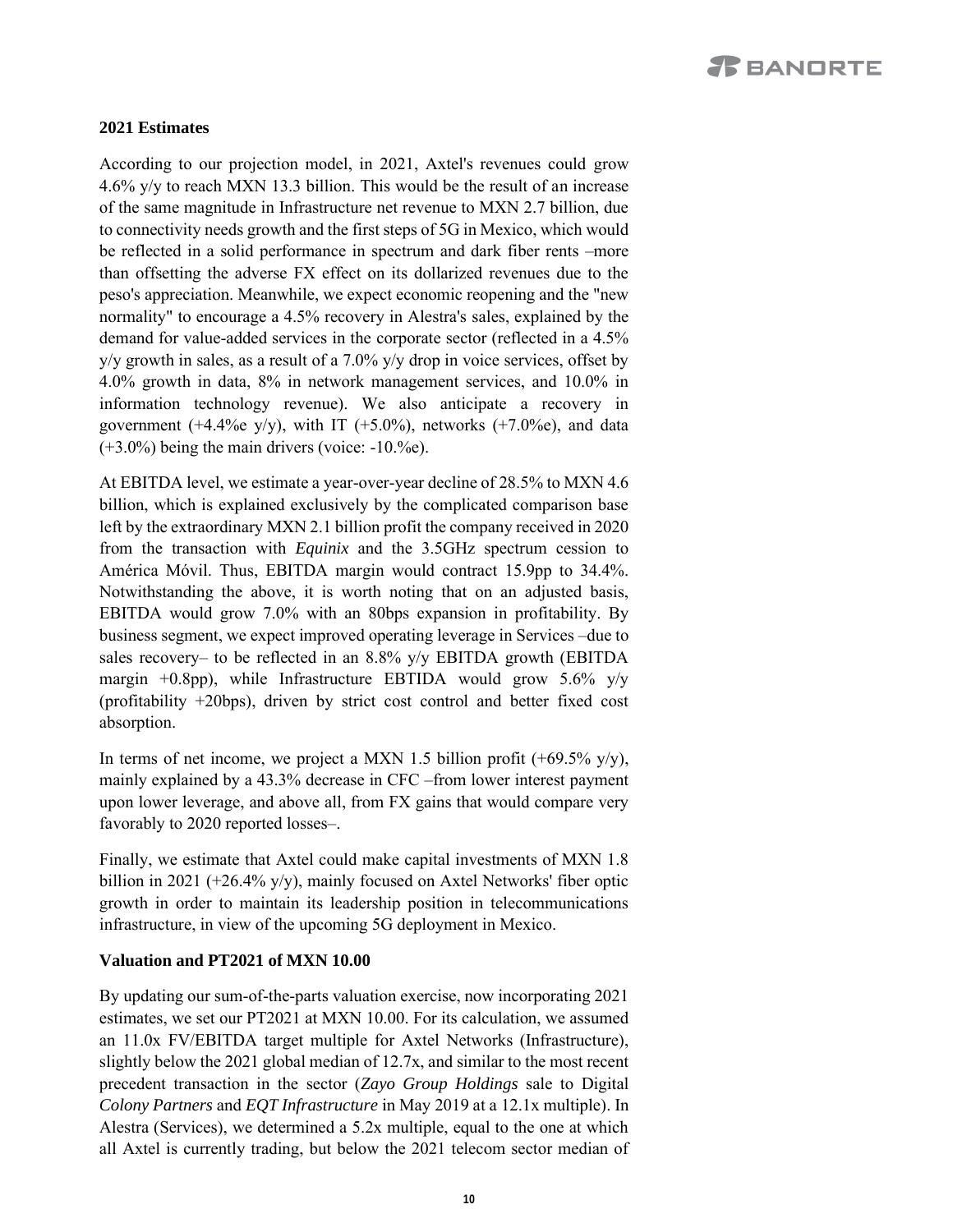6.7x, according to Bloomberg. Thus, the implied FV/EBITDA 2021E multiple for Axtel would be 8.6x, above the current 5.2x.

In our PT2021 Axtel would trade at 8.6x FV/EBITDA 2021E, above the current multiple at 5.2x, and last year's average at 6.5x, which is justified based on the positive outlook already mentioned, and our expectation of the recognition of the intrinsic value of Infrastructure and Services.

#### **Sum-of-the-parts valuation (SOTP)** MXN, million

| Segment         | EBITDA 2021E | <b>FV/EBITDA</b> | Share            | Firm Value     | \$/Share    |
|-----------------|--------------|------------------|------------------|----------------|-------------|
| Infrastructure  | 2,558        | 11.0x            | 100%             | 28,138         | 9.93<br>\$  |
| <b>Services</b> | 2,033        | 5.2x             | 100%             | 10.570         | 3.73<br>S   |
| SOTP valuation  | 4,591        | 8.4x             |                  | 38,708         | 13.66<br>\$ |
|                 |              |                  | (-) Net Debt     | $(11,025) - $$ | 3.89        |
|                 |              |                  | (=) Equity value | 27,683         |             |
|                 |              |                  | CPOs Outstanding | 2,834          |             |
|                 |              |                  |                  |                |             |
|                 |              |                  | PT2021 \$        | 9.77           |             |
|                 |              |                  | Current Price \$ | 7.07           |             |
|                 |              |                  | Upside Potential | 38.2%          |             |

Source: Banorte



Source: Bloomberg, Banorte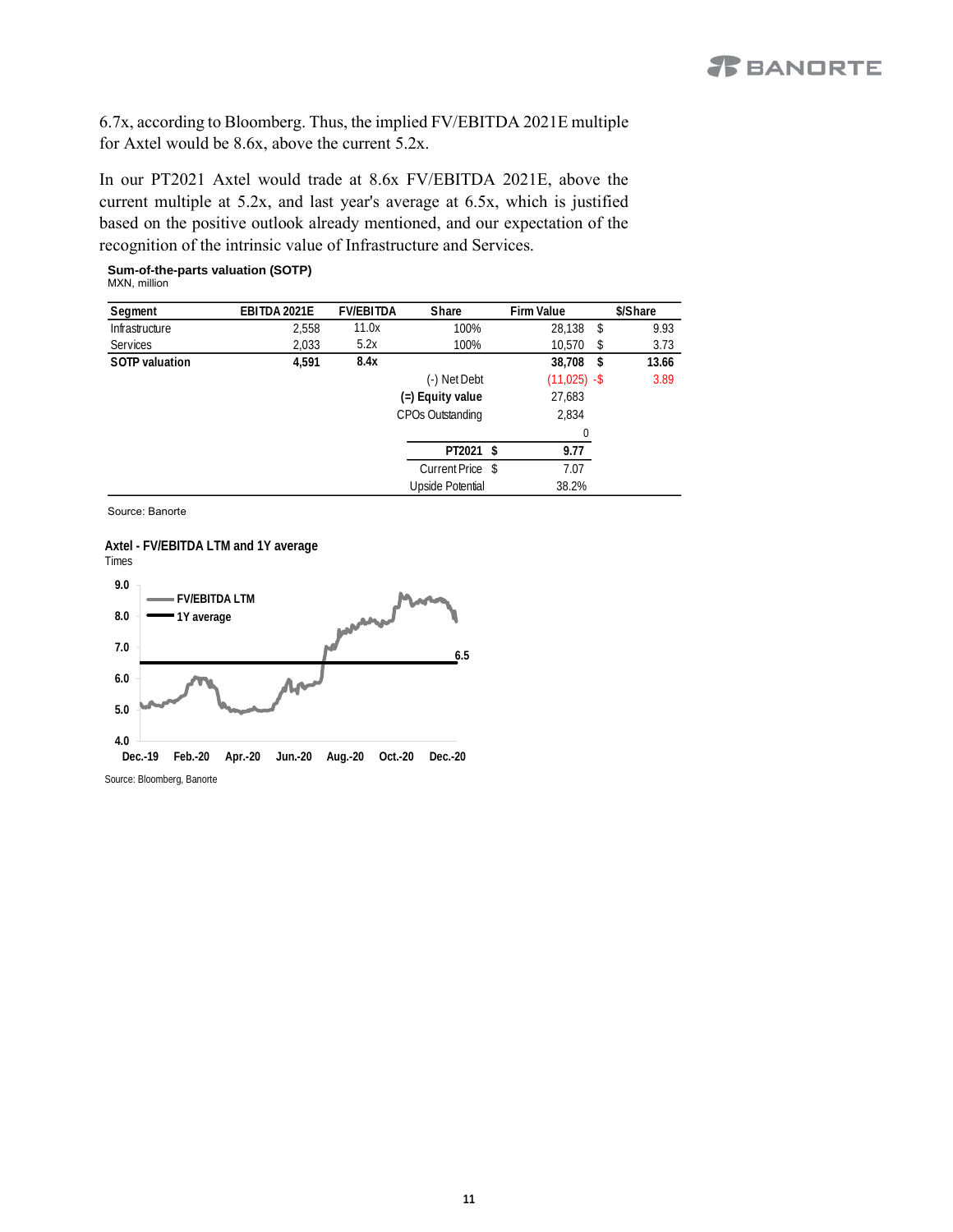

## **MEGA**

### GPON would continue to put pressure on FCF

- Connectivity needs would continue to drive growth in the Mass **Market segment, but at a slower pace, while recovery in Corporate would slightly affect profitability**
- Network migration to GPON technology will continue to put pressure **on free cash flow generation, but will lay the foundation for future growth, even towards the attractive infrastructure segment**
- We establish our PT2021 at MXN 84.00 per CPO, which represents a **6.8x FV/EBITDA 2021E, higher than the current multiple, but below cable operators median and historical averages**

**Investments would continue to put pressure on free cash flow generation.** We expect demand in the Mass market segment to remain dynamic; although a high comparative base could lead to a modest slowdown in the pace of growth. Likewise, we believe [economic activity reopening](https://www.banorte.com/cms/casadebolsabanorteixe/analisisyestrategia/analisiseconomico/mexico/20201019_4Q20_Outlook.pdf) would be reflected in a recovery in business projects income, which together with digitalization needs, would drive Corporate segment growth. However, the latter could slightly pressure EBITDA margin (-10bps y/y to 48.3%), due to costs related to equipment for IT projects.

Meanwhile, migration of its fiber-to-the-home (FTTH) network to Gigabit Passive Optical technology (GPON) –which we project will be completed in 2H21– will still require significant investments. Consequently, we anticipate that the company's free cash flow generation will continue to come under pressure in 2021. Notwithstanding the above, we believe that Megacable is laying the foundations for its future growth. Now not only in the broadband access business, but also potentially opening the door to grow into the attractive telecommunications infrastructure segment. With GPON, its speed could reach up to 1Gbps, making feasible that it leases to mobile operators 1/3 of the cable filaments that it is installing for 5G deployment, leveraged in the metropolitan rings that it has been developing, which we believe could be very positive in the medium term. **2018 2019 2020E 2021E 2018 2016 2021E 2018 2019 2020E 2021E 2018 2019 2020E 2021E 2018 2019 2020E 2021E 2018 2019 2020E 2021E 2018 2019 2020E 2021E 2018 2020E 2021E**

| <b>Financial Statements</b> |        |        |        |        | Valuation and Financial metrics |       |       |       |       |
|-----------------------------|--------|--------|--------|--------|---------------------------------|-------|-------|-------|-------|
|                             | 2018   | 2019   | 2020E  | 2021E  |                                 | 2018  | 2019  | 2020E | 2021E |
| Revenue                     | 19,535 | 21,605 | 22,499 | 23,853 | <b>FV/EBITDA</b>                | 6.7x  | 6.6x  | 6.2x  | 5.9x  |
| Operating Income            | 6,207  | 6,172  | 6,266  | 6,386  | P/E                             | 13.4x | 14.2x | 14.3x | 15.1x |
| <b>EBITDA</b>               | 9,446  | 10.240 | 10.888 | 11.519 | P/BV                            | 2.2x  | 2.1x  | 1.9x  | 1.8x  |
| <b>EBITDA Margin</b>        | 48.4%  | 47.4%  | 48.4%  | 48.3%  |                                 |       |       |       |       |
| Net Income                  | 4,601  | 4,337  | 4,306  | 4,089  | <b>ROE</b>                      | 16.9% | 14.5% | 13.3% | 11.7% |
| Net Margin                  | 23.6%  | 20.1%  | 19.1%  | 17.1%  | <b>ROA</b>                      | 11.7% | 10.0% | 9.0%  | 7.9%  |
|                             |        |        |        |        | <b>EBITDA</b> / interest        | 23.1x | 15.0x | 18.2x | 13.8x |
| <b>Total Assets</b>         | 39,408 | 43,308 | 47,777 | 51,977 | Net Debt/EBITDA                 | 0.1x  | 0.5x  | 0.4x  | 0.4x  |
| Cash                        | 3,331  | 2,206  | 3,429  | 4,674  | Debt/Equity                     | 0.1x  | 0.2x  | 0.2x  | 0.3x  |
| <b>Total Liabilities</b>    | 10,758 | 12,334 | 13,983 | 15,584 |                                 |       |       |       |       |
| Debt                        | 3,903  | 7,006  | 8,236  | 9,688  |                                 |       |       |       |       |
| Common Equity               | 28,650 | 30,974 | 33,794 | 36,393 |                                 |       |       |       |       |

Source: Banorte

| hoi d                  |                 |
|------------------------|-----------------|
| <b>Current Price</b>   | \$71.88         |
| PT 2021                | \$84.00         |
| Dividend 2021          | \$1.90          |
| Dividend Yield (%)     | 2.6%            |
| Upside Potential       | 19.5%           |
| Max - Mín LTM (\$)     | $78.96 - 54.80$ |
| Market Cap (US\$m)     | 3.096.7         |
| Shares Outstanding (m) | 858.9           |
| Float                  | 52%             |
| Daily Turnover US\$m   | 75.6            |
| Valuation metrics I TM |                 |
| <b>FV/FBITDA</b>       | 6.3x            |
| P/F                    | 14.3x           |
| MSCI ESG Rating*       |                 |



|                      | 2018   | 2019   | 2020E  | 2021E  |                          | 2018  | 2019  | 2020E | 2021E |
|----------------------|--------|--------|--------|--------|--------------------------|-------|-------|-------|-------|
| Revenue              | 19.535 | 21.605 | 22.499 | 23.853 | <b>FV/EBITDA</b>         | 6.7x  | 6.6x  | 6.2x  | 5.9x  |
| Operating Income     | 6,207  | 6,172  | 6,266  | 6,386  | P/E                      | 13.4x | 14.2x | 14.3x | 15.1x |
| <b>EBITDA</b>        | 9.446  | 10.240 | 10,888 | 11.519 | P/BV                     | 2.2x  | 2.1x  | 1.9x  | 1.8x  |
| <b>EBITDA Margin</b> | 48.4%  | 47.4%  | 48.4%  | 48.3%  |                          |       |       |       |       |
| Net Income           | 4.601  | 4.337  | 4.306  | 4.089  | <b>ROE</b>               | 16.9% | 14.5% | 13.3% | 11.7% |
| Net Margin           | 23.6%  | 20.1%  | 19.1%  | 17.1%  | <b>ROA</b>               | 11.7% | 10.0% | 9.0%  | 7.9%  |
|                      |        |        |        |        | <b>EBITDA</b> / interest | 23.1x | 15.0x | 18.2x | 13.8x |
| Total Assets         | 39.408 | 43.308 | 47.777 | 51.977 | Net Debt/EBITDA          | 0.1x  | 0.5x  | 0.4x  | 0.4x  |
| Cash                 | 3,331  | 2,206  | 3,429  | 4,674  | Debt/Equity              | 0.1x  | 0.2x  | 0.2x  | 0.3x  |
|                      |        |        |        |        |                          |       |       |       |       |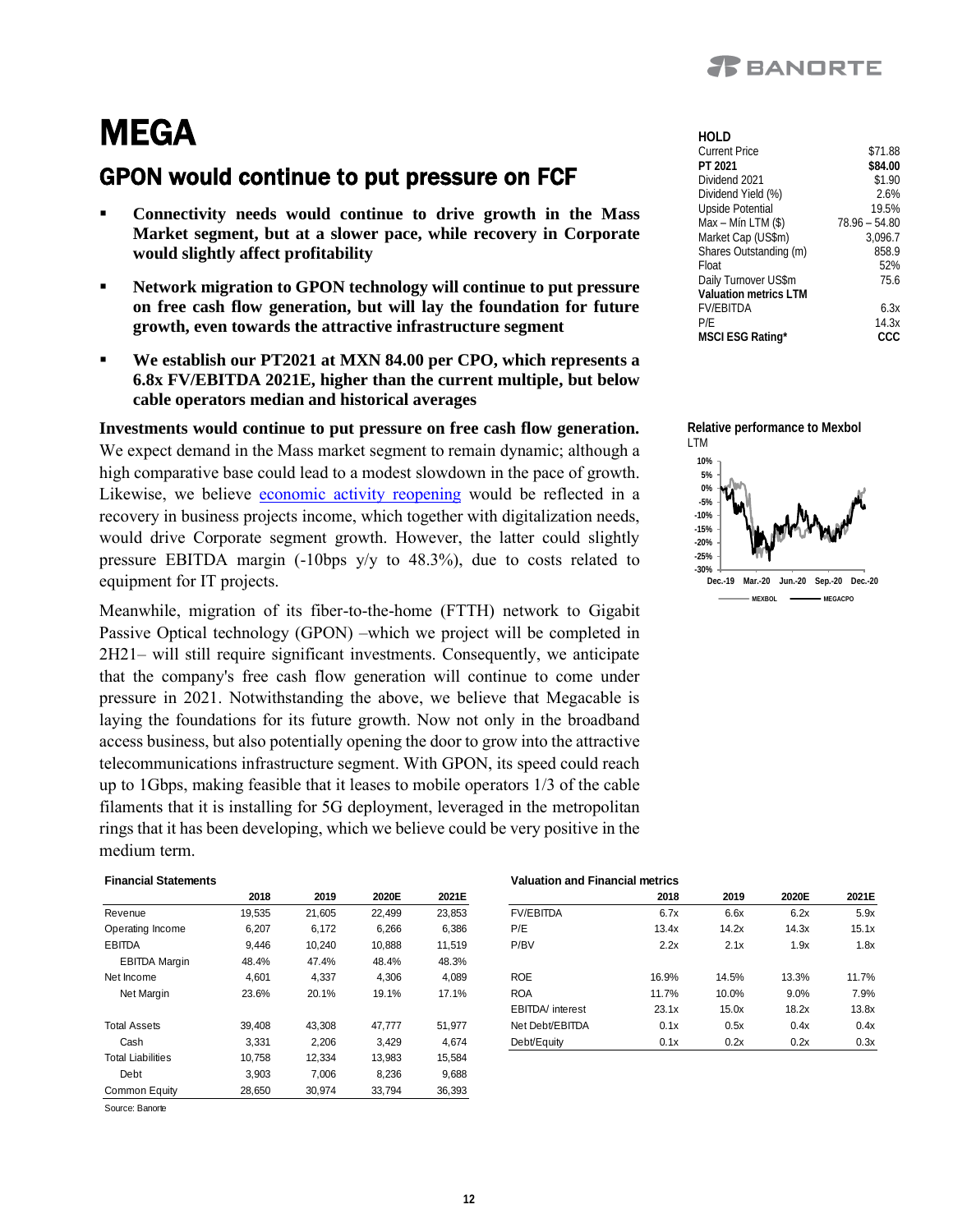### **X** BANDRTE

#### **MEGA – Financial Statements**

#### MXN, million **Income Statement Year 2018 2019 2020e 2021e CAGR Net Revenue 19,535 21,605 22,499 23,853 6.9%** Costs of goods sold 5,044 5,888 6,051 6,347 8.0% Gross profit 14,491 15,717 16,448 17,506 6.5% General expenses <br>
General expenses  $\begin{array}{cccccc} & 8,332 & 9,592 & 10,265 & 11,209 & 10.4\% \\ \text{Operating Income} & 6,207 & 6,172 & 6,266 & 6,386 & 1.0\% \end{array}$ **Operating Income 6,207 6,172 6,266 6,386 1.0% Operating Margin 31.8% 28.6% 27.9% 26.8% -5.5%** Depreciation **EBITDA 9,446 10,240 10,888 11,519 6.8% EBITDA Margin 48.4% 47.4% 48.4% 48.3% Interest Income (Expense) net (85) (413) (411) (667) 98.8%** Interest expense 409 684 599 832 26.7% Interest income 342 311 142 178 -19.6% Other income (expense) Foreign exchange gain (loss) (18) (39) 46 (13) -10.7% Unconsolidated subsidiaries **Income before taxes 6,122 5,760 5,855 5,719 -2.2%** Income taxes 1,347 1,267 1,405 1,487 3.4% Discontinued operations **Consolidated Net Income 4,775 4,493 4,450 4,232 -3.9%** Non-controlling interest 174 156 144 **Net Income 4,601 4,337 4,306 4,089 -3.9% Net Margin 23.6% 20.1% 19.1% 17.1% EPS 5.347 5.046 5.014 4.760 -3.8% Balance Sheet Total Current Assets 6,175 5,665 7,196 8,660 11.9%** Cash & Short Term Investments 3,331 2,206 3,429 4,674<br>
1 ong Term Assets 33,233 37,643 40,581 43,317 **Long Term Assets** 33,233 37,643 40,581 43,317 9.2% Property, Plant & Equipment (Net) **26,890 30,623 31,660 34,342 8.5%** Intangible Assets (Net) 289 824 897 897 45.8%<br>
Total Assets 29,408 43,308 47,777 51,977 9.7% **Total Assets 39,408 43,308 47,777 51,977 9.7% Current Liabilities** 7,850 2,714 4,123 4,224 -18.7% Short Term Debt 3,779 251 1,608 1,560 -25.5% Accounts Payable<br>
Accounts Payable 11.7% 1.4071 2.463 2.466 2.614 -13.7%<br>  $\frac{2,614}{2,908}$  2.908 9.620 9.860 11.360 57.5% **Long Term Liabilities 2,908 9,620 9,860 11,360 57.5%** Long Term Debt 125 6,755 6,628 **Total Liabilities 10,758 12,334 13,983 15,584 13.1%** Common Stock Non-controlling interest 059 1,331 1,435 1,578 18.1% **Total Equity 27,692 29,643 32,359 34,815 7.9% Liabilities & Equity 39,408 43,308 47,777 Net Debt 572 4,800 4,807 5,015 106.1% Cash Flow 2018 2019 2020e 2021e** CF from Operating Activities 8,807 6,643 11,024 9,672<br>CF from Investing Activities (6,808) (8,892) (9,744) (7,917) CF from Investing Activities (6,808) (8,892) (9,744) (7,917)<br>CF from Financing Activities (1,854) 1,122 (643) (964) CF from Financing Activities (1,854) 1,122 FX difference in cash & equivalents 18 2 582 454<br>
Change in Cash Balance 163 (1,124) 1,219 1,245

Source: Banorte, BMV.

**Change in Cash Balance** 







**Net Debt & Net Debt to EBITDA ratio** MXN, million

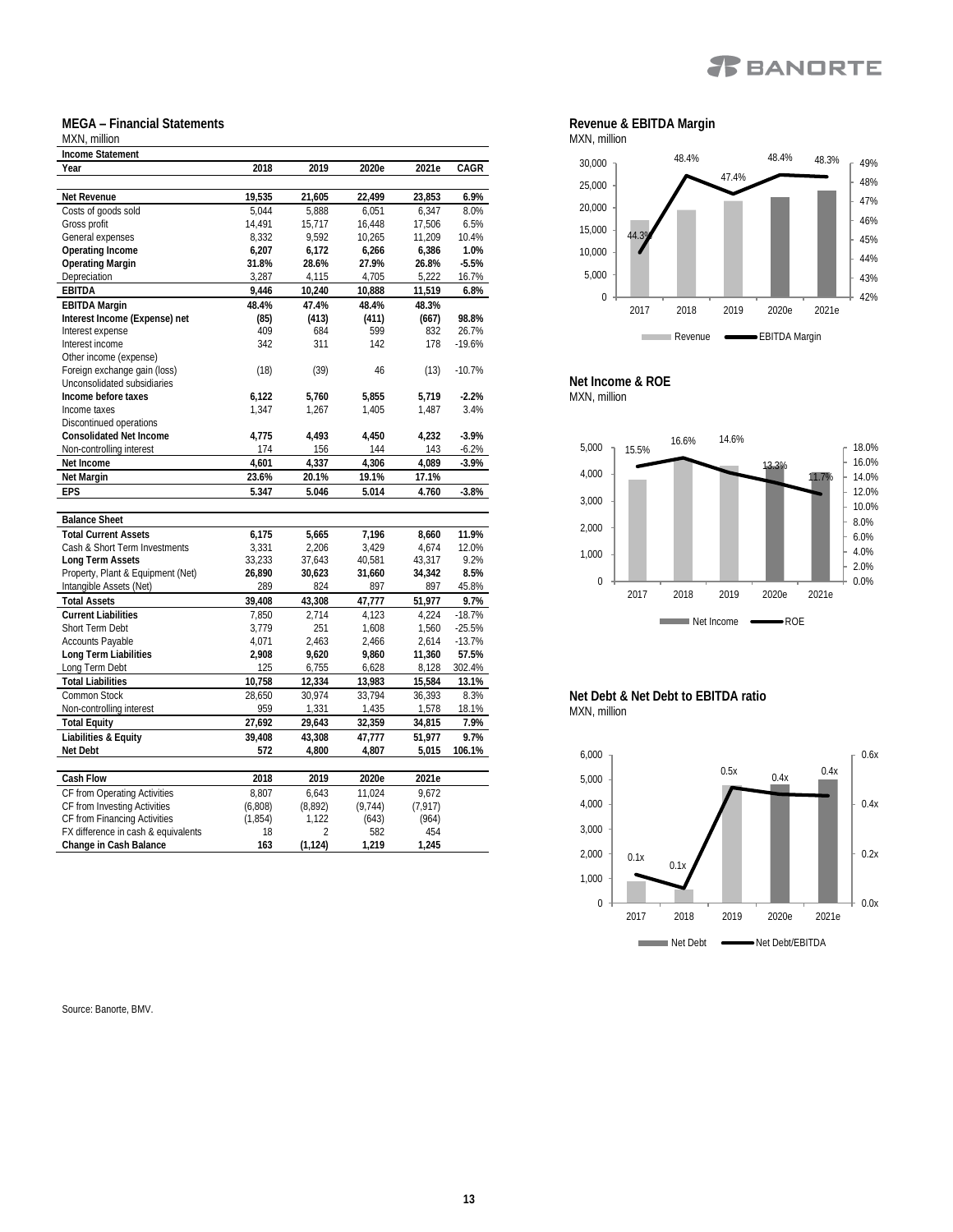#### **2021 Estimates**

We believe that Megacable's results would continue to benefit from connectivity needs in this 'new normality'. However, we estimate a slight slowdown in the rate of growth vis-à-vis 2020, as we face a high comparison base. With this in mind, in the Mass Market segment, we estimate the RGUs will end up at 9.494 million, equivalent to a 5.6% annual growth, after the net addition of 499,700 users. This performance would be explained by increases of 7.0% in Internet, 6.7% in Telephony, and 3.4% in Cable, reflecting greater connectivity demand for remote work and home entertainment. On the other hand, we project that unique subscribers will increase by 2.1% to 3.729 million.

Meanwhile, we expect service bundling and migration to more affordable packages to continue pressure Mass Market segment´s ARPU -0.3%e y/y to MXN 173.6, although unique subscribers ARPU would increase by 4.2% to MXN 434.9. With this in mind, we expect the division's revenue to grow 5.6%  $y/y$  to MXN 19.3 billion (TV: +6.3%, Internet: +4.9%, Telephony: +5.2%). Likewise, hand in hand with economic reopening, we estimate a recovery in Ho1a and Metrocarrier's revenues –two of Mega's IT solutions companies–, which coupled with the continuous dynamism of IT services for companies (reflecting growing digitalization needs), would translate into an  $8.1\%$  y/y increase in Corporate. Therefore, total sales would grow 6.0% y/y to MXN 23.9 billion.

In terms of EBITDA, we anticipate a single-digit growth  $(+5.8\%)$  to MXN 11.5 billion. With this, the respective margin would contract 10bps to 48.3%, as Corporate segment's recovery would result in a less favorable revenue mix – due to IT service equipment costs–, which would offset 130bps gains in Cable profitability as a result of the peso's appreciation against the US dollar, and which would be beneficial for programming costs.

On a net level, we estimate that income will fall 5.1% y/y to MXN 4.1 billion, as a 62.3% increase in CFC (due to a 39% higher interest payment, related to the MXN 1.5 billion debt disposition to finance a portion of the investment for the migration to GPON), and a higher effective tax rate (26%e vs. 24.0%e in 2020) would offset operating growth. Finally, we estimate that –with all efforts focused on completing the migration of its network by 2021– the company's capital investments will increase 16.2% y/y to MXN 8.1 billion (US \$400 million), raising its ratio to revenues to almost 34% from 31%e in 2020. With this, we estimate that the free cash flow (FCF) generation would be pushed towards an EBITDA conversion rate of  $\sim$ 19%, below the 30% historical average.

#### **Valuation and PT2021 of MXN 84.00**

We determined the theoretical price for Megacable CPOs using a discounted cash flow (DCF) valuation model, based on free cash flow to the firm (FCFF). For the discount rate (WACC) we use the following variables: (1) as a risk-free rate, the estimated 2021E of the 10-year bond at 6.75% by our Fixed Income and FX analysis area; (2) a market risk premium of  $6.0\%$ ; (3) a beta of 0.8; and (4) a  $6.6\%$ cost of debt. Based on the above and a debt-to-capital ratio of 10%, we obtained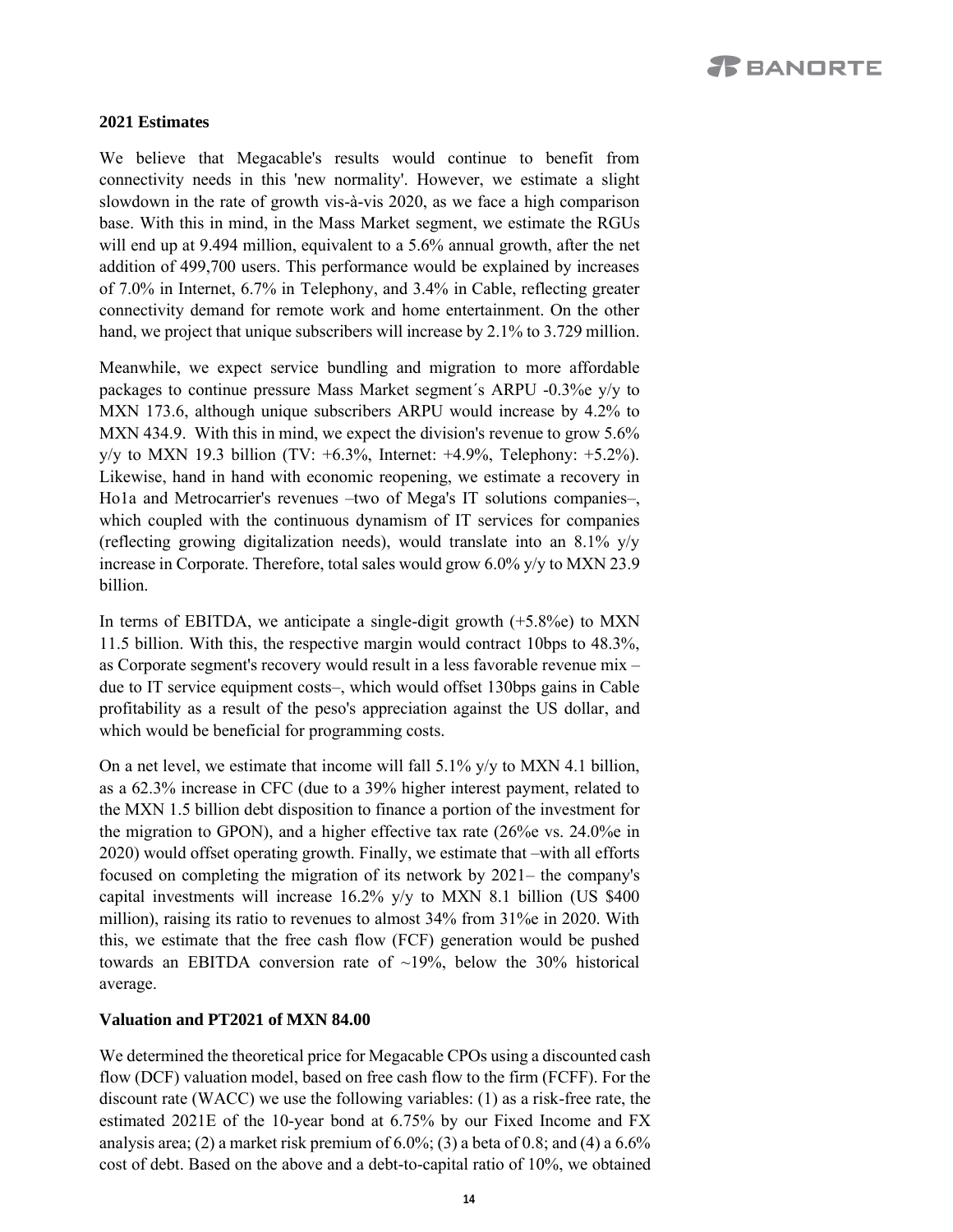a WACC of 10.8%. Additionally, to calculate the terminal value, we assumed a 7.0x FV/EBITDA multiple. This multiple is similar to the 3Y average and the median of cable operators in 2021, according to Bloomberg, both at 7.2x.

With that in mind, we establish a PT2021 of MXN 84.00, which would represent a 6.8x FV/EBITDA 2021E multiple, above the current 6.3x; but below the 3-year average and the global cable operators median, both of 7.2x. We believe that, despite the company's solid financial structure, the pressure on free cash flow generation during 2021 –given the significant investments–, for the time being, justifies such discount in the issuer. Our PT offers a potential return of 19.5% (including 2.6% dividend return), and our recommendation is HOLD.

**Discounted cash flow valuation (DCF)** MXN, million

|                              | 2021e       | 2022e        | 2023e        | 2024e                        | 2025e                 | 2026e                  | Perp.    |  |
|------------------------------|-------------|--------------|--------------|------------------------------|-----------------------|------------------------|----------|--|
|                              |             |              |              |                              |                       |                        |          |  |
| $(+)$ EBITDA                 | 11.519      | 12.492       | 13.054       | 13.642                       | 14,255                | 14.897                 |          |  |
| (-) Working Capital          | (125)       | (173)        | (196)        | (205)                        | (214)                 | (223)                  |          |  |
| (-) Fixed Capital Investment | (8,095)     | (5,676)      | (5, 789)     | (5,905)                      | (6,023)               | (6, 144)               |          |  |
| $(-)$ Taxes                  | (1, 144)    | (1, 299)     | (1, 566)     | (1,637)                      | (1, 711)              | (1,788)                |          |  |
| $(=)$ Cash Flow              | 2,155       | 5,344        | 5,502        | 5.895                        | 6,308                 | 6,742                  |          |  |
| (+) Perpetuity               | $\mathbf 0$ | $\mathbf{0}$ | $\mathbf{0}$ | $\mathbf{0}$                 | $\theta$              | $\mathbf{0}$           | 104,279  |  |
| $(=)$ FCFF                   | 2.155       | 5.344        | 5.502        | 5.895                        | 6.308                 | 6,742                  | 104.279  |  |
| Risk-free Rate               | 6.8%        |              |              |                              | (+)FCFs Present Value |                        |          |  |
| Market Risk                  | 6.0%        |              |              | (+) Prepetuity Present Value |                       |                        | 56,482   |  |
| Beta                         | 0.8         |              |              | = Enterprise Value           |                       |                        | 78,367   |  |
| CAPM                         | 11.5%       |              |              |                              |                       | (-) Net Debt           | (5,015)  |  |
|                              |             |              |              |                              |                       | (-) Minority Interest  | (1, 578) |  |
| Cost of Debt                 | 6.6%        |              |              |                              |                       |                        |          |  |
| Tax Rate                     | 30.0%       |              |              |                              |                       | (=) Equity Value       | 71.774   |  |
| Net Cost of Debt             | 4.6%        |              |              |                              |                       | Shares Outstanding     | 859      |  |
| Debt/Capital                 | 10%         |              |              |                              |                       |                        |          |  |
|                              |             |              |              |                              |                       | <b>Tarjet Price \$</b> | 83.56    |  |
| WACC                         | 10.8%       |              |              |                              |                       | <b>Current Price</b>   | 71.88    |  |
| <b>EBITDA Multiple</b>       | 7.0x        |              |              |                              |                       | Upside Potential       | 16.3%    |  |

#### **Mega - FV/EBITDA** *forward* **12M and 3Y average** Times



Source: Bloomberg, Banorte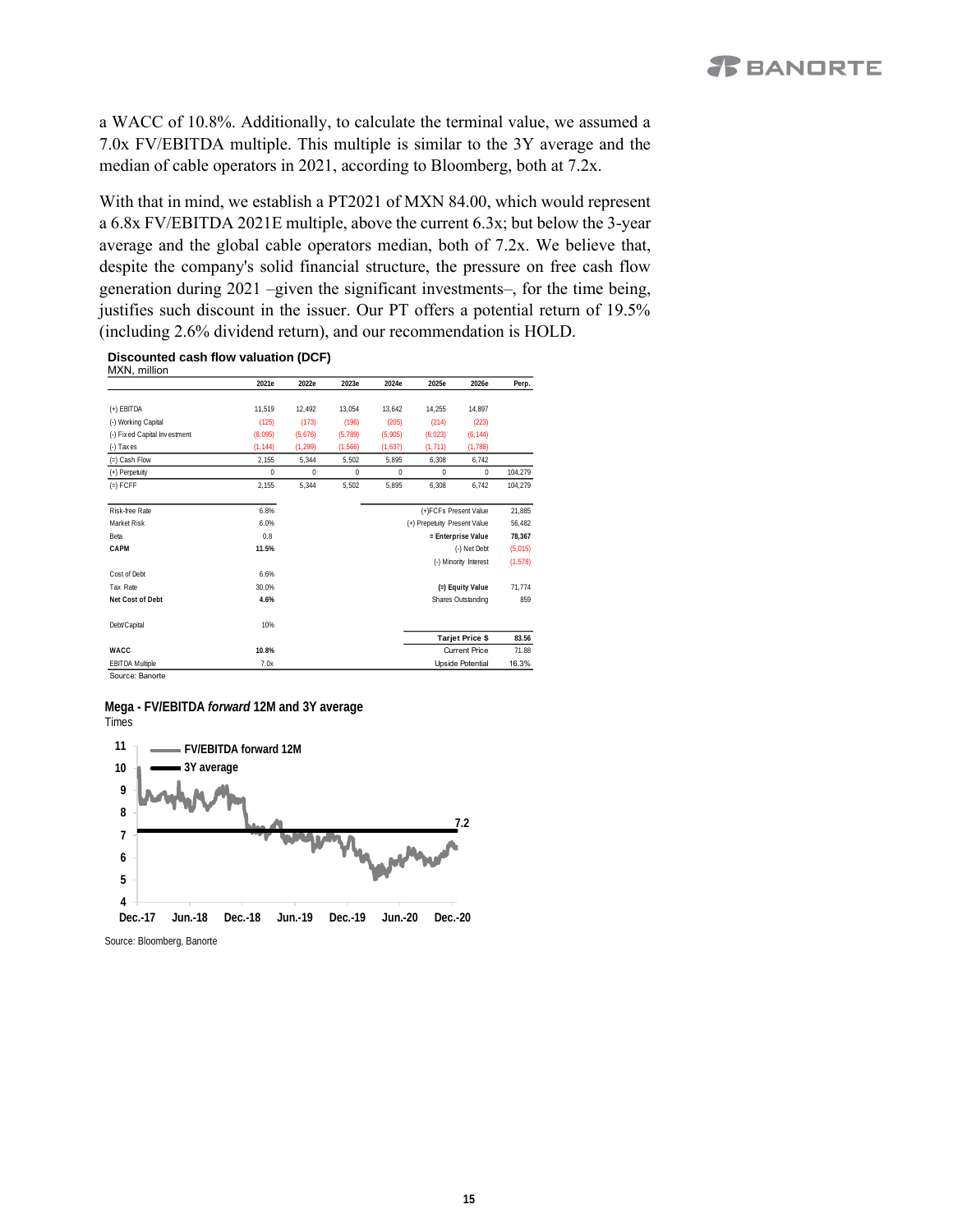

## **TLEVISA**

### Year of recovery, despite Cable's moderation

- **Economic reopening should be reflected in a recovery in Content and Other Businesses. However, Cable would moderate its growth rate after facing a high comparable base**
- **Tlevisa is shaping up to continue leveraging the broadband access demand; although we will have to wait to know if the regulator would impose some asymmetric measures due to economic competition**
- We establish a PT2021 of MXN 47.00, which implies a FV/EBITDA **2021E of 6.3x, slightly above the current multiple and 1Y average with the recovery outlook. We recommend BUY**

**Single-digit growth.** We believe 2021 would be a year of recovery for Grupo Televisa, notwithstanding the estimated slowdown for Cable segment. Activities reopening and a [more favorable macroeconomic environment](https://www.banorte.com/cms/casadebolsabanorteixe/analisisyestrategia/analisiseconomico/mexico/20201019_4Q20_Outlook.pdf) would support sales recovery in Content, with advertisers showing greater promotional dynamism –which would also motivate a better performance of Univision's royalties–. Likewise, the eventual deployment of COVID-19 vaccines should encourage a gradual recovery in Other businesses, as these activities resume. Meanwhile, Pay TV would continue to benefit from connectivity and entertainment needs in the 'new normality', even though we expect a slight slowdown in the pace of growth, related to a base effect. In terms of profitability, we believe that better margins in Cable, Content and Other Businesses would compensate for slight pressures at Sky. Thus, we expect EBITDA margin to expand 20bps to 38.9%, which would result in EBITDA growth of 5.2% year-over-year.

We updated our sum-of-the-parts valuation exercise, now taking into consideration our 2021 estimates. Accordingly, we establish our PT2021 at MXN 47.00 per CPO, which represents a 6.3x FV/EBITDA multiple, slightly above the current valuation and 1Y average (6.0x and 5.9x, respectively), justified by the recovery outlook. In addition, potential return is very attractive, which is why we recommend BUY.

| <b>Financial Statements</b> |  |
|-----------------------------|--|
|                             |  |

|                      | 2018    | 2019    | 2020F   | 2021E   |
|----------------------|---------|---------|---------|---------|
| Revenue              | 101.282 | 101.492 | 96.855  | 101.437 |
| Operating Income     | 20.253  | 17.209  | 17.126  | 18.008  |
| <b>FBITDA</b>        | 38.524  | 39.313  | 37.498  | 39.449  |
| <b>EBITDA Margin</b> | 38.0%   | 38.7%   | 38.7%   | 38.9%   |
| Net Income           | 6.009   | 4.722   | $-821$  | 4.614   |
| Net Margin           | 5.9%    | 4.7%    | $-0.8%$ | 4.5%    |
|                      |         |         |         |         |
| <b>Total Assets</b>  | 297.842 | 290.422 | 283.371 | 293.365 |
| Cash                 | 32.068  | 27.452  | 29.627  | 35.672  |
| Total Liabilities    | 193.061 | 184.922 | 193.341 | 192.781 |
| Debt                 | 131.135 | 133.568 | 136.704 | 133.294 |
| Common Equity        | 104.781 | 105,500 | 90.031  | 100.584 |

Source: Banorte

| BUY                    |                 |
|------------------------|-----------------|
| Current Price          | \$33.21         |
| PT 2021                | \$47.00         |
| Dividend 2021          | \$1.30          |
| Dividend Yield (%)     | 3.9%            |
| Upside Potential       | 45.4%           |
| <b>ADR Price</b>       | <b>US\$8.23</b> |
| <b>PT2021 ADR</b>      | US\$11.90       |
| Shares per ADR         | 5               |
| Max – Mín LTM (\$)     | $47.14 - 22.70$ |
| Market Cap (US\$m)     | 4,791.5         |
| Shares Outstanding (m) | 2.820.0         |
| Float                  | 80%             |
| Daily Turnover US\$m   | 100.2           |
| Valuation metrics I TM |                 |
| <b>FV/FBITDA</b>       | 6.0x            |
| P/E                    | N.A.            |
| MSCI ESG Rating*       | ccc             |





|                      | 2018    | 2019    | 2020E   | 2021E   |                  | 2018  | 2019   | 2020E     | 2021E |
|----------------------|---------|---------|---------|---------|------------------|-------|--------|-----------|-------|
| Revenue              | 101,282 | 101.492 | 96,855  | 101,437 | <b>FV/EBITDA</b> | 5.5x  | 5.5x   | 5.8x      | 5.3x  |
| Operating Income     | 20,253  | 17.209  | 17.126  | 18,008  | P/E              | 16.0x | 20.3x  | $-114.1x$ | 20.3x |
| EBITDA               | 38.524  | 39.313  | 37.498  | 39.449  | P/BV             | 1.1x  | 1.1x   | 1.3x      | 1.1x  |
| <b>EBITDA Margin</b> | 38.0%   | 38.7%   | 38.7%   | 38.9%   |                  |       |        |           |       |
| Net Income           | 6.009   | 4,722   | $-821$  | 4.614   | <b>ROE</b>       | 5.9%  | 4.5%   | $-0.8%$   | 4.8%  |
| Net Margin           | 5.9%    | 4.7%    | $-0.8%$ | 4.5%    | <b>ROA</b>       | 2.0%  | $.6\%$ | $-0.3%$   | 1.6%  |
|                      |         |         |         |         | EBITDA/ interest | 4.0x  | 3.8x   | 3.6x      | 4.4x  |
| <b>Total Assets</b>  | 297.842 | 290.422 | 283.371 | 293.365 | Net Debt/EBITDA  | 2.6x  | 2.7x   | 2.9x      | 2.5x  |
| Cash                 | 32.068  | 27.452  | 29.627  | 35.672  | Debt/Equity      | 1.3x  | 1.3x   | 1.5x      | 1.3x  |

**Financial Statements Valuation and Financial metrics**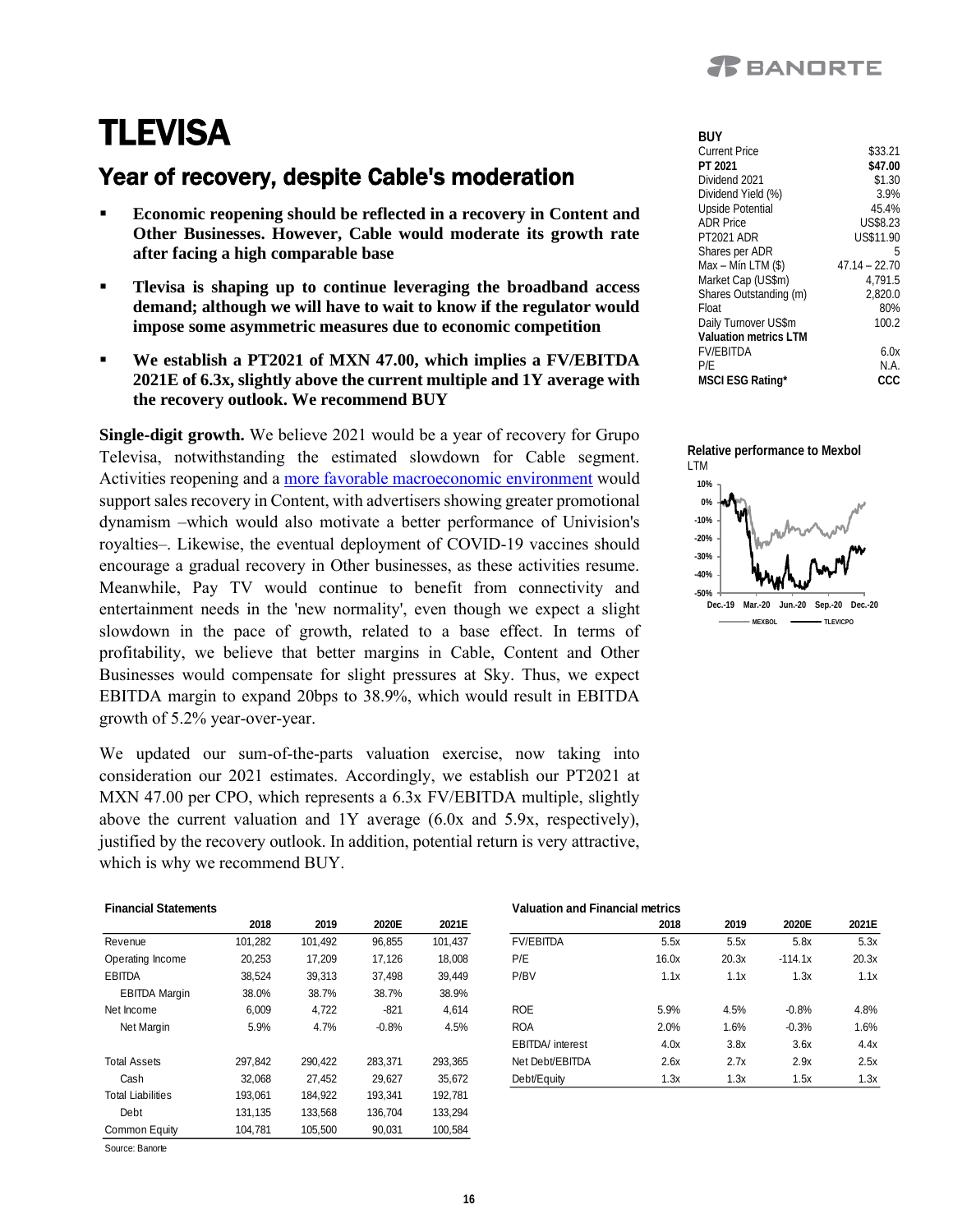

#### **TLEVISA – Financial Statements**

#### MXN, million **Income Statement Year 2018 2019 2020e 2021e TCAC Net Revenue 101,282 101,492 96,855 101,437 0.1%** Costs of goods sold 57,839 58,725 57,006 59,031 0.7% Gross profit 43,443 42,767 39,850 42,406 -0.8% General expenses 24,753 24,462 23,108 23,383 -1.9%<br>
Operating Income 20,253 17,209 17,126 18,008 -3.8% **Operating Income 20,253 17,209 17,126 18,008 -3.8% Operating Margin 20.0% 17.0% 17.7% 17.8% -3.9%** Depreciation **EBITDA 38,524 39,313 37,498 39,449 0.8% EBITDA Margin 38.0% 38.7% 38.7% 38.9% Interest Income (Expense) net (8,780) (8,811) (5,279) (7,787) -3.9%** Interest expense 2007 10,402 10,468 9,029 Interest income (expense) 1,567 1,529 1,232 896 -17.0%<br>
2019 0ther income (expense) (860) (873) 1,663 (1,087) 8.1% Other income (expense) (860) (873) 1,663 (1,087) 8.1%<br>
Foreign exchange gain (loss) 220 935 2,294 1,433 86.7% Foreign exchange gain (loss) 220 935 2,294 1,433 86.7% Unconsolidated subsidiaries **533** 581 (5,251) 540<br>
Income before taxes 12,006 8,979 6,597 10,761 **Income before taxes 12,006 8,979 6,597 10,761 -3.6%** Income taxes 4,391 2,776 4,287 3,874 -4.1% Discontinued operations **Consolidated Net Income 7,615 6,203 2,310 6,887 -3.3%** Non-controlling interest 1,606 1,481 3,131 **Net Income 6,009 4,722 (821) 4,614 -8.4% Net Margin 5.9% 4.7% -0.8% 4.5% EPS 2.078 1.638 (0.291) 1.636 -7.7% Balance Sheet Total Current Assets 72,139 68,027 74,504 84,048 5.2%** Cash & Short Term Investments 32,068 27,452 29,627 35,672<br>
Long Term Assets 225,703 222,395 208,867 209,316 **Long Term Assets** 225,703 222,395 208,867 209,316 -2.5% Property, Plant & Equipment (Net) **87,343 83,329 82,820 82,269 -2.0%** Intangible Assets (Net) 28,950 29,215 28,736 28,736 -0.2% **Total Assets 297,842 290,422 283,371 293,365 -0.5% Current Liabilities** 48,953 42,368 50,833 53,594 3.1% Short Term Debt 4,197 5,018 3,943 3,854 -2.8% Accounts Payable 41,700 33,877 43,253 45,299 2.8%<br>142.554 142.507 139,187 -1.2% **Long Term Liabilities 144,108 142,554 142,507 139,187 -1.2%** Long Term Debt **Total Liabilities 193,061 184,922 193,341 192,781 0.0%** Common Stock 104,781 105,500 90,031 100,584 -1.4% Non-controlling interest 15,070 14,874 16,377 18,650 7.4% **Total Equity 89,711 90,626 73,654 81,934 -3.0% Liabilities & Equity 297,842 290,422 283,371 293,365 -0.5% Net Debt 99,067 106,116 107,076 97,622 -0.5% Cash Flow 2018 2019 2020e 2021e** CF from Operating Activities 33,714 27,906 36,131 25,911<br>CF from Investing Activities (23,898) (17,472) (15,920) (18,980) CF from Investing Activities (23,898) (17,472) (15,920) (18,980) CF from Financing Activities

FX difference in cash & equivalents  $22$  (60) (4,363) 5,476<br>Change in Cash Balance (6,667) (4,616) 2,175 6,045

#### MXN, million 37.5% 38.0% 38.7% 38.7% 38.9% 37% 37% 38% 38% 39% 39% 88,000 90,000 92,000 94,000 96,000 98,000 100,000 102,000 104,000 2017 2018 2019 2020e 2021e

Revenue **EBITDA** Margin

**Net Income & ROE** MXN, million

**College** 

**Revenue & EBITDA Margin**



**Net Debt & Net Debt to EBITDA ratio** MXN, million



Source: Banorte, BMV.

**Change in Cash Balance (6,667) (4,616) 2,175 6,045**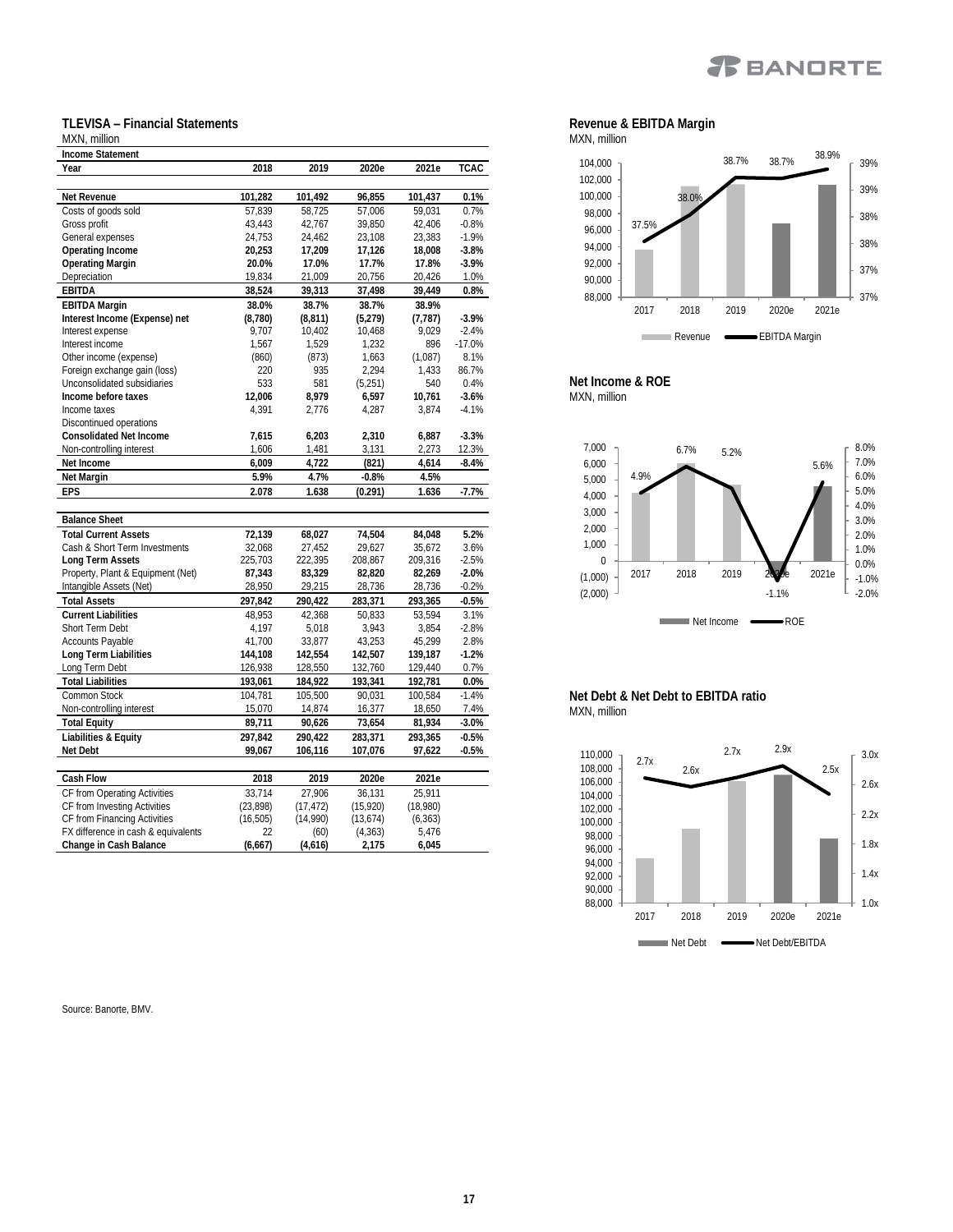#### **2021 Estimates**

According to our projection model, in light of a recovering macroeconomic environment in 2021, Televisa's consolidated revenues would grow 4.7% yearover-year to MXN 101.4 billion. This increase would be explained by: (1) a 2.8% increase in Content sales, as it is estimated that Advertising revenues will increase 4.1% y/y –hand in hand with greater promotional activity by advertisers due to activities reopening–; a 4.2% increase in channel sales, reflecting price increases in line with inflation, and a resilient demand due to greater entertainment needs; and stable Univision royalties in peso terms (+0.1%). With respect to the latter, it is worth noting that these would be impacted by the appreciation of the peso against the US dollar, as we expect them to reflect a 4.9% recovery in local currency. Meanwhile, we project Pay TV will continue to benefit from connectivity and entertainment needs, although reflecting a modest slowdown in the pace of growth when faced with a complicated comparison base. In that sense, we estimate that Sky will end the year with 8.293 million subscribers (+2.0%), equivalent to 162.6 thousand net connections, thanks to a solid performance in Blue Telecom, while in terms of the division's ARPU we expect a 0.4% year-over-year growth to MXN 220.00. Thus, Sky's sales would increase 2.8% y/y. At Cable, we projected a net addition of 743,200 RGUs (+5.3%e), decelerating from  $+10.4\%$  in 2020 given the high comparison base this represented. Internally, we estimate growing connectivity needs at home for remote work will continue to drive Internet needs (+6.5%), and higher triple-play package penetration the telephony RGUs (+8.2%), while in Video we expect a 1.0% growth. Moreover, we think the shift of users towards more affordable packages would slightly pressure ARPU (-0.2% y/y to MXN 244.63). With this in mind, we project that the division's revenue will grow 4.7% y/y (vs.  $+8.8\%$ ) in 2020). Finally, in Other Businesses sales we expect a 23.1% y/y recovery, also attributed to activities resumption, mainly in events and shows, and in games and raffles, assuming that sports and entertainment events in the Azteca Stadium and activities in casinos resume in 2H21, with the pandemic already under control due to further progress in vaccine application.

In terms of EBITDA, we anticipate a mid-single-digit growth  $(+5.2\%$  y/y) to MXN 39.4 billion. Therefore, EBITDA margin would expand by 20bps to 38.9%. This performance would be the result of strict expense control in Content –notwithstanding the increase in production expenses as activities are resumed–, the benefit of peso's appreciation over dollarized programming costs in Izzi and Sky, as well as the accounting change on OTT (Over-the-Top) platforms' revenue recognition, such as Netflix in Cable, now only as a profit, and the recovery in Other Businesses. The above would be partially offset by slight pressures at Sky, related to higher sports programming expenses.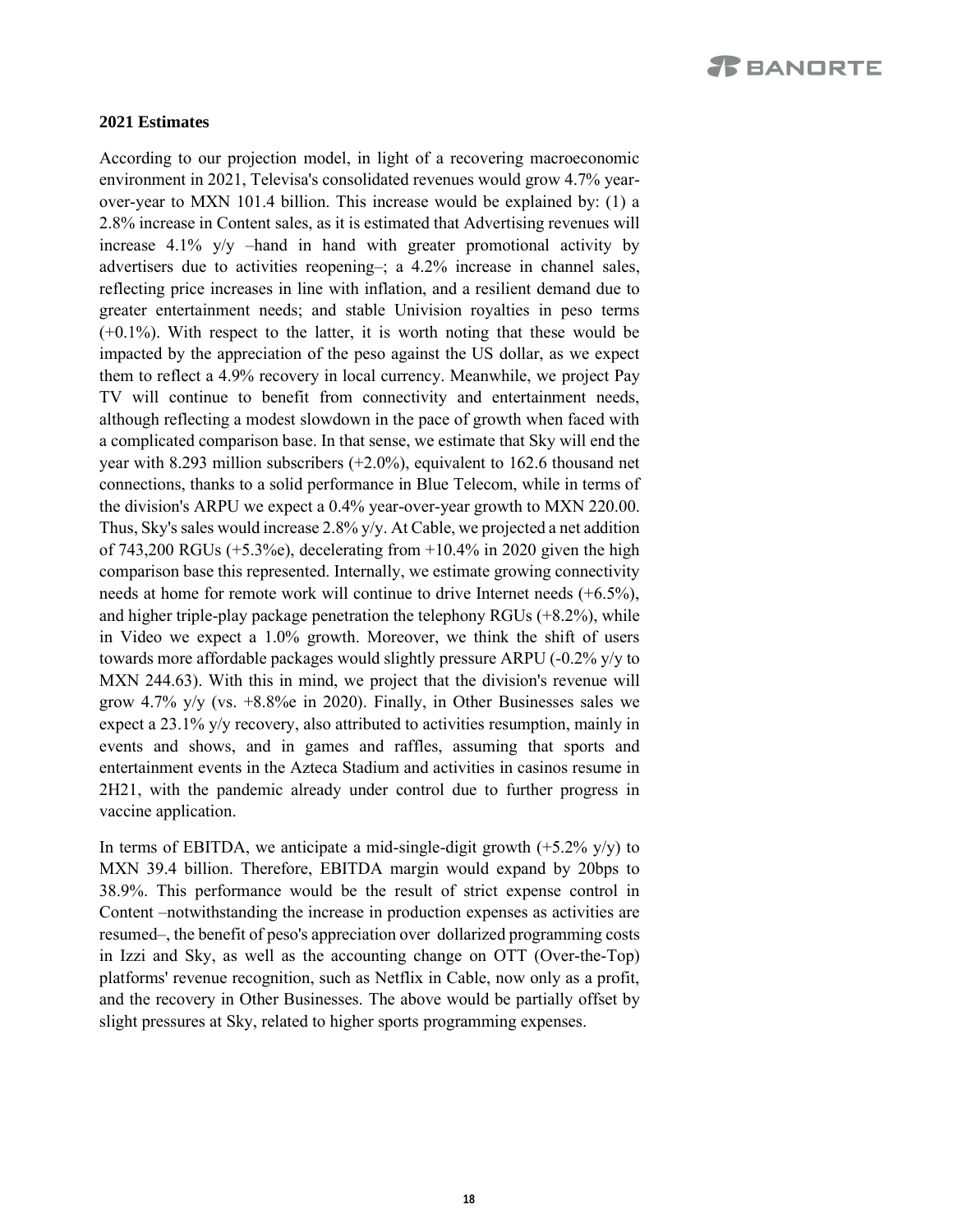On a net level, we estimate a MXN 4.6 billion income, which compares very favorably to the MXN 821 million loss we estimate for 2020. In this regard, it is worth noting that Televisa's impressive profit recovery would be explained – in addition to the operating growth already described–, primarily, by a favorable base effect related to the non-recurring charge the company made in 1Q20 on the fair value of its Univision investment. Finally, we estimate a CAPEX of MXN 19.9 billion, which is 4.0% higher than the previous year mainly for exchange rate conversion effect, since in dollar terms the growth would amount to 10.9% or US \$978 million, mostly for network maintenance in Cable.

#### **Valuation and PT2021 of MXN 47.00**

We updated our sum-of-the-parts valuation model, now incorporating our 2021 estimates. We then establish a PT2021 of MXN 47.00 per CPO. For its calculation, we assume a 5.0x FV/EBITDA target multiple for Content, in line with the median of media companies in 2021, according to Bloomberg. Likewise, for Sky we determined one of 4.0x, equal to the average of global satellite TV comparable companies. For Cable, we set a 7.0x multiple, very similar to the median of cable operators at 7.2x, while for Other Businesses we set a 3.0x target. Additionally, we deduct corporate expenses from the calculated value for the business segments. Consequently, the implied FV/EBITDA multiple is 5.9x, which is equal to the average at which the issuer has traded during the last year. Finally, to determine Univision's value, and the rest of its minority investments, we assumed a 0.6x P/BV multiple.

Our PT represents a 6.3x FV/EBITDA 2021E multiple, slightly above current valuation and last year's average, at 6.0x and 5.9x, respectively, as we believe the recovery outlook justifies a modest rerating in its valuation parameters. The potential return of 45.4% versus our PT (including 3.9% dividend return) is extremely attractive, for which our recommendation is BUY.

| Segment          | EBITDA 2021E | <b>FV/EBITDA</b>                      | Firm Value      |     | \$/share |
|------------------|--------------|---------------------------------------|-----------------|-----|----------|
| Content          | 11,605       | 5.0x                                  | 58,026          | -S  | 20.58    |
| <b>SKY</b>       | 9,365        | 4.0x                                  | 37,460 \$       |     | 9.96     |
| Cable            | 19.947       | 7.0x                                  | 139.626 \$      |     | 49.51    |
| Other Businesses | 266          | 3.0x                                  | 798             | - S | 0.28     |
| Corporate        | (1, 734)     |                                       | $(1,734) -$ \$  |     | 0.61     |
| SOTP value       | 39.449       | 5.9x                                  | 234,176 \$      |     | 79.72    |
|                  |              | (-) Net Debt                          | $(97,622) -$ \$ |     | 34.62    |
|                  |              | (-) Minority interest                 | $(18,650) -$ \$ |     | 6.61     |
|                  |              | $(=)$ Total                           | $117.904$ \$    |     | 41.81    |
|                  |              | (+) Investments (including Univisión) | 15,460 \$       |     | 5.48     |
|                  |              | (=) Equity Value                      | 133,364         |     |          |
|                  |              | CPOs outstanding                      | 2,820           |     |          |
|                  |              | PT2021                                | \$<br>47.29     |     |          |
|                  |              | Current Price                         | \$<br>33.21     |     |          |
|                  |              | Upside Potential                      | 42.4%           |     |          |

#### **Sum-of-the-parts valuation (SOTP)** MYN million

Source: Banorte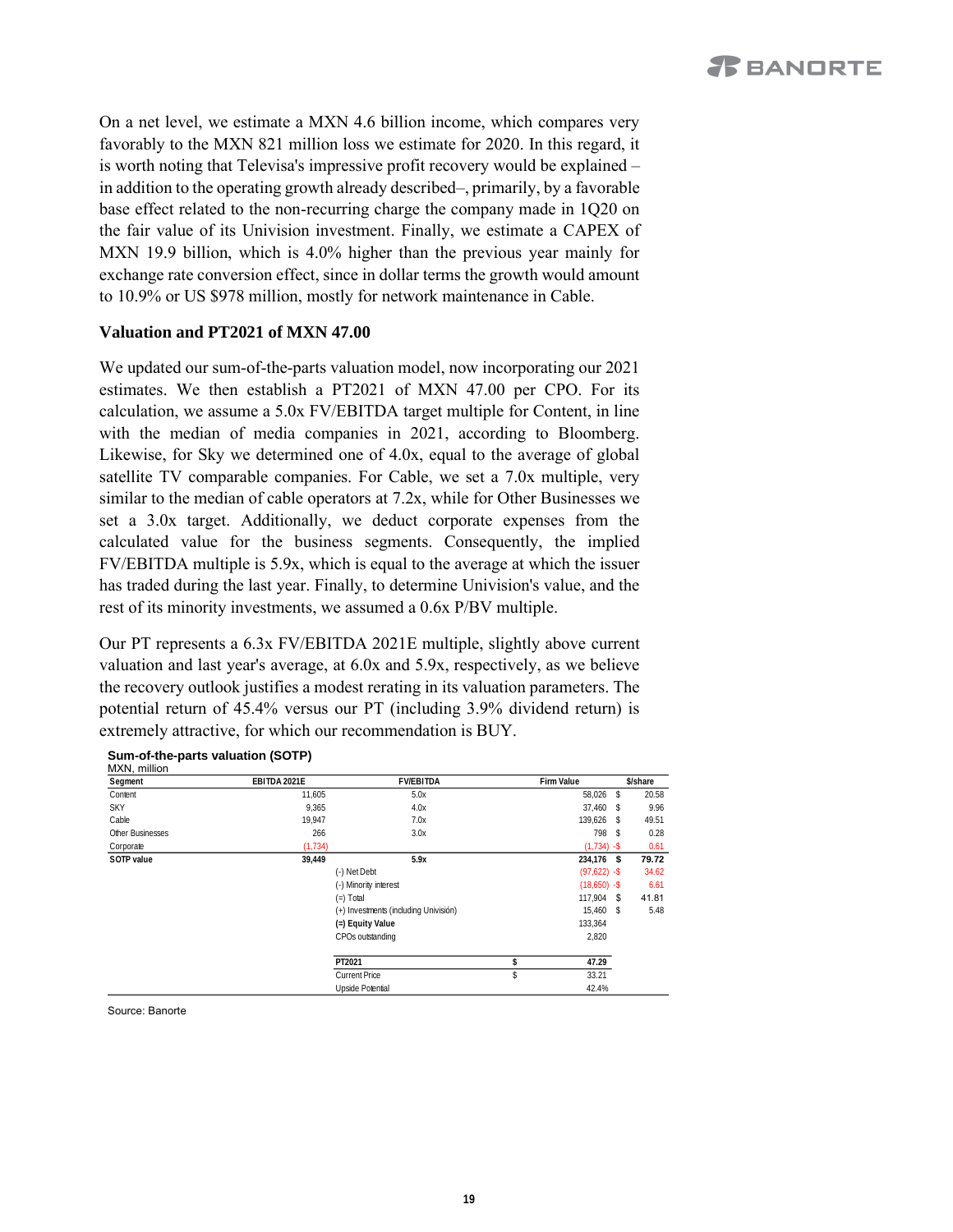### *R* BANDRTE





## Relative Valuation - Telecommunications

| Emisora                                                  | $D/\sqrt{1}$ |            | P/U    |          | <b>FV/EBITDA</b> |                  | Rendimiento de |          |
|----------------------------------------------------------|--------------|------------|--------|----------|------------------|------------------|----------------|----------|
|                                                          |              |            | P/E    |          |                  | <b>FV/EBITDA</b> |                | Dividend |
| <b>Stock</b>                                             | P/BV         | <b>LTM</b> | 2020E  | 2021E    | <b>LTM</b>       | 2020E            | 2021E          | Yield    |
| <b>VERIZON COMMUNICATIONS INC</b>                        | 3.8x         | 12.3x      | 12.3x  | 11.8x    | 8.2x             | 8.0x             | 7.7x           | 4.2%     |
| AT&T INC                                                 | 1.2x         | 12.3x      | 9.3x   | 9.1x     | 7.1x             | 7.3x             | 7.2x           | 7.2%     |
| T-MOBILE US INC                                          | 2.5x         | 34.2x      | 46.0x  | 40.7x    | 11.8x            | 10.5x            | 9.5x           |          |
| DEUTSCHE TELEKOM AG-REG                                  | 2.0x         | 22.3x      | 13.7x  | 13.5x    | 6.9x             | 7.5x             | 7.0x           | 4.1%     |
| VODAFONE GROUP PLC                                       | 0.6x         | 15.5x      | 18.4x  | 14.2x    | 5.0x             | 7.2x             | 6.9x           | 6.7%     |
| TELEFONICA SA                                            | 1.5x         |            | 7.6x   | 6.8x     | 5.5x             | 5.4x             | 5.2x           | 12.4%    |
| ORANGE                                                   | 1.0x         | 9.7x       | 9.8x   | 9.1x     | 4.6x             | 5.1x             | 5.0x           | 6.2%     |
| <b>BCE INC</b>                                           | 2.9x         | 17.2x      | 18.2x  | 16.3x    | 8.3x             | 8.3x             | 7.9x           | 6.1%     |
| <b>VIVENDI</b>                                           | 1.8x         | 16.8x      | 22.4x  | 20.2x    | 15.7x            | 16.0x            | 14.3x          | 2.3%     |
| BT GROUP PLC                                             | 1.1x         | 8.6x       | 6.9x   | 6.7x     | 4.4x             | 4.3x             | 4.2x           |          |
| TELENOR ASA                                              | 6.2x         | 18.5x      | 15.2x  | 13.2x    | 6.2x             | 6.1x             | 6.0x           | 6.0%     |
| ROGERS COMMUNICATIONS INC-B                              | 2.9x         | 17.2x      | 17.6x  | 15.0x    | 8.6x             | 8.5x             | 8.0x           | 3.4%     |
| TELEFONICA BRASIL S.A.                                   | 1.1x         | 15.9x      | 15.5x  | 13.7x    | 4.5x             | 4.6x             | 4.4x           | 1.6%     |
| KONINKLUKE KPN NV                                        | 4.3x         | 22.4x      | 21.1x  | 18.3x    | 6.9x             | 7.1x             | 7.0x           | 5.1%     |
| TELECOM ITALIA SPA                                       | 0.4x         | 6.3x       | 8.3x   | 9.1x     | 5.6x             | 5.5x             | 5.5x           | 2.7%     |
| <b>PROXIMUS</b>                                          | 1.8x         | 12.5x      | 10.0x  | 10.1x    | 4.7x             | 4.3x             | 4.3x           | 9.1%     |
| TELE2 AB-B SHS                                           | 2.3x         | 20.4x      | 17.6x  | 16.7x    | 9.8x             | 10.0x            | 9.7x           | 5.1%     |
| TIM SA                                                   | 1.5x         | 17.9x      | 23.0x  | 17.7x    | 5.0x             | 5.0x             | 4.8x           |          |
| MILLICOM INTL CELLULAR S.A.                              | 1.9x         |            |        | 67.8x    | 6.0x             | 4.1x             | 3.8x           |          |
| TELECOM ARGENTINA S.A.-B                                 | 1.2x         | 69.7x      |        |          | 6.5x             | 6.4x             | 7.3x           |          |
| TURKCELL ILETISIM HIZMET AS                              | 1.7x         | 9.2x       | 8.6x   | 7.0x     | 3.4x             | 3.5x             | 3.1x           | 2.4%     |
| <b>NOS SGPS</b>                                          | 1.6x         | 19.1x      | 13.8x  | 10.2x    | 5.2x             | 4.8x             | 4.6x           | 9.6%     |
| OI SA                                                    | 2.1x         |            |        |          | 7.1x             | 7.2x             | 6.2x           |          |
| AXTEL SAB DE CV - CPO                                    | 5.4x         | 34.9x      | 21.9x  | 12.9x    | 5.2x             | 5.2x             | 6.8x           |          |
| Telecommunication Average                                | 2.2x         | 19.7x      | 16.1x  | 16.4x    | 6.7x             | 6.7x             | 6.5x           | 5.5%     |
| Telecommunication Median                                 | 1.8x         | 17.2x      | 15.2x  | 13.3x    | 6.1x             | 6.3x             | 6.5x           | 5.1%     |
| AMERICA MOVIL SAB DE C-SER L                             | 5.5x         | 30.7x      | 34.0x  | 10.5x    | 5.3x             | 5.2x             | 4.9x           | 2.7%     |
| Premium/Discount vs Median<br>Source: Banorte, Bloomberg | 06.5%        | 78.7%      | 123.6% | $-21.6%$ | $-13.4%$         | $-17.2%$         | $-25.0%$       |          |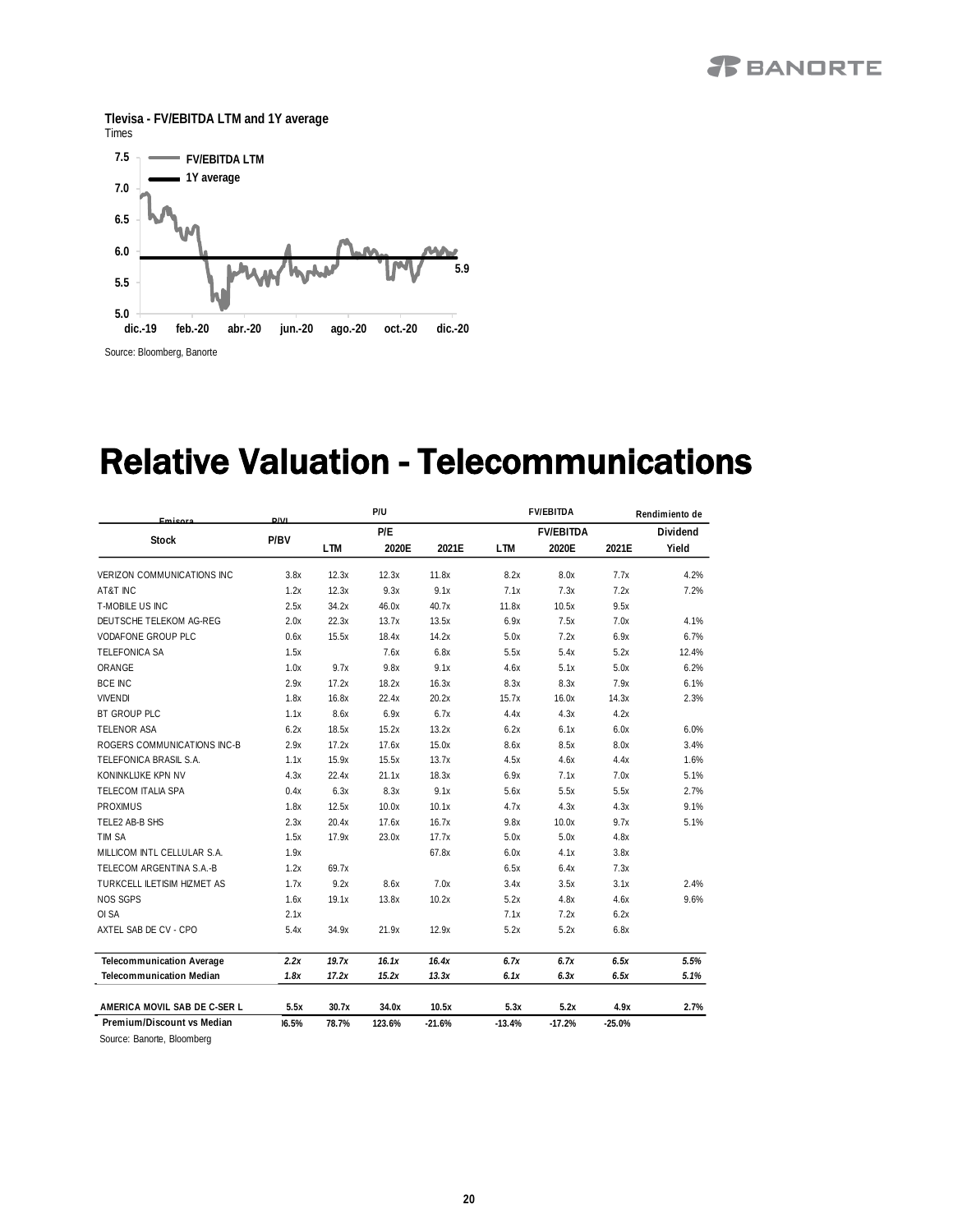#### Relative Valuation – Telecommunications Infrastructure **Rendimiento de P/U FV/EBITDA**

| Emisora                             |      | P/VL       |         | r/u       |          |            |                | <b><i>FVIEDIIUA</i></b> |          | Kenamnerito de   |  |
|-------------------------------------|------|------------|---------|-----------|----------|------------|----------------|-------------------------|----------|------------------|--|
| <b>Stock</b>                        | P/BV |            | U12M    | $P_{20E}$ | 2021E    |            | U12MFV/EBJJDQA |                         | 2021E    | <b>Dividents</b> |  |
|                                     |      | <b>LTM</b> |         | 2020E     | 2021E    | <b>LTM</b> | 2020E          |                         | 2021E    | Yield            |  |
| COMMSCOPE HOLDING CO INC            |      | 10.0x      |         | 9.1x      | 6.7x     |            | 27.2x          | 11.0x                   | 9.8x     |                  |  |
| <b>UBIQUITI INC</b>                 |      |            | 38.5x   | 32.5x     | 30.5x    |            | 30.5x          | 27.9x                   | 26.3x    | 0.6%             |  |
| <b>VIASAT INC</b>                   |      | 0.9x       | 68.6x   | 36.0x     | 28.6x    |            | 8.9x           | 8.0x                    | 7.1x     |                  |  |
| MOTOROLA SOLUTIONS INC              |      |            | 25.2x   | 21.6x     | 19.1x    |            | 16.7x          | 16.1x                   | 13.7x    | 1.7%             |  |
| <b>INFINERA CORP</b>                |      | 5.9x       |         |           |          |            |                | 31.2x                   | 17.7x    |                  |  |
| <b>ANTERIX INC</b>                  |      | 3.0x       |         |           |          |            |                |                         |          |                  |  |
| PAGERDUTY INC                       |      | 9.9x       |         |           |          |            |                |                         |          |                  |  |
| TELESITES SAB DE CV                 |      | 6.2x       |         |           | 90.3x    |            | 14.4x          | 14.4x                   | 13.8x    |                  |  |
| UNITI GROUP INC                     |      |            |         |           | 38.2x    |            | 87.6x          | 9.1x                    | 8.7x     | 5.4%             |  |
| DYCOM INDUSTRIES INC                |      | 2.4x       | 36.8x   | 25.4x     | 20.8x    |            | 10.1x          | 9.0x                    | 8.2x     |                  |  |
| SARANA MENARA NUSANTARA PT          |      | 5.2x       |         | 18.8x     | 17.1x    |            | 12.1x          | 11.0x                   | 10.2x    | 1.2%             |  |
| TOWER BERSAMA INFRASTRUCTURE        |      | 5.9x       | 35.7x   | 34.3x     | 29.1x    |            | 14.4x          | 13.8x                   | 12.7x    | 1.7%             |  |
| <b>INFRASTRUTTURE WIRELESS ITAL</b> |      | 2.1x       | 48.1x   | 53.6x     | 47.0x    |            | 25.2x          | 23.5x                   | 19.5x    | 1.3%             |  |
| CHANGSHU FENGFAN POWER EQU-A        |      | 2.0x       |         |           |          |            |                |                         |          |                  |  |
| CROWN CASTLE INTL CORP              |      | 6.9х       | 81.4x   | 82.1x     | 63.7x    |            | 27.3x          | 26.5x                   | 25.1x    | 3.5%             |  |
| KYOWA EXEO CORP                     |      | 1.2x       | 18.9x   | 14.1x     | 13.1x    |            | 9.0x           | 7.7x                    | 7.4x     | 2.9%             |  |
| AMERICAN TOWER CORP                 |      | 26.1x      | 49.8x   | 50.9x     | 39.3x    |            | 25.0x          | 25.1x                   | 23.2x    | 2.2%             |  |
| COMSYS HOLDINGS CORP                |      | 1.2x       | 15.0x   | 14.5x     | 13.4x    |            | 8.1x           | 8.0x                    | 7.5x     | 2.8%             |  |
| CELLNEX TELECOM SA                  |      | 3.0x       |         |           | 259.7x   |            | 29.7x          | 24.6x                   | 19.1x    |                  |  |
| EUSKALTEL SA                        |      | 1.6x       | 21.8x   | 22.2x     | 20.3x    |            | 9.5x           | 8.9x                    | 8.7x     | 3.1%             |  |
| <b>Infrastructure Average</b>       |      |            | 40.0x   | 31.9x     | 46.1x    |            | 22.2x          | 16.2x                   | 14.0x    | 2.4%             |  |
| Infrastructure Median               |      |            | 36.8x   | 25.4x     | 28.8x    |            | 15.5x          | 13.8x                   | 12.7x    | 2.2%             |  |
| AXTEL SAB DE CV - CPO               |      | 5.4x       | 34.9x   | 21.9x     | 12.9x    |            | 5.2x           | 5.2x                    | 6.8x     |                  |  |
| <b>Premium/Discount vs Median</b>   |      | 78.7%      | $-5.2%$ | $-13.8%$  | $-55.1%$ |            | $-66.4%$       | $-62.2%$                | $-46.5%$ |                  |  |

Fuente: Banorte, Bloomberg -5.2% -5.2% -5.2% -5.2% -5.2% -6.2% -6.2% -6.3% -5.1% -6.5% -6.5% -6.5% -6.5% -6.5% -6.5% -6.5% -6.5% -6.1% -6.1% -6.1% -6.1% -6.1% -6.1% -6.1% -6.1% -6.1% -6.1% -6.1% -6.1% -6.1% -6.1% -6.1% -6.

## **Relative Valuation - Cable Operators**

|                                   | P/BV  |          | P/E      |          |            | <b>FV/EBITDA</b> |          |          | Dividend |
|-----------------------------------|-------|----------|----------|----------|------------|------------------|----------|----------|----------|
| <b>Stock</b>                      |       | I TM     | 2020E    | 2021E    | <b>LTM</b> | 2020F            | 2021E    |          | Yield    |
| <b>GRUPO TELEVISA SAB-SER CPO</b> | 1.3x  |          |          | 23.0x    |            | 5.9x             | 6.2x     | 5.8x     |          |
| CHARTER COMMUNICATIONS INC-A      | 4.8x  | 46.4x    | 45.6x    | 30.8x    |            | 12.7x            | 12.4x    | 11.5x    |          |
| ALTICE USA INC-A                  | 26.6x | 46.5x    | 66.0x    | 22.7x    |            | 10.6x            | 10.0x    | 9.7x     |          |
| COMCAST CORP-CLASS A              | 2.6x  | 20.4x    | 19.8x    | 17.3x    |            | 10.2x            | 10.7x    | 9.9x     | 1.8%     |
| SHAW COMMUNICATIONS INC-B         | 1.9x  | 16.8x    | 17.0x    | 15.8x    |            | 7.1x             | 7.0x     | 6.8x     | 5.3%     |
| LIBERTY GLOBAL PLC-A              | 1.1x  |          |          | 22.7x    |            | 4.3x             | 4.2x     | 3.9x     |          |
| CABLE ONE INC                     | 9.3x  | 49.0x    | 48.2x    | 44.6x    |            | 22.3x            | 20.9x    | 19.1x    | 0.5%     |
| KABEL DEUTSCHLAND HOLDING AG      |       | 23.3x    |          |          |            | 9.9x             |          |          | 2.9%     |
| TELENET GROUP HOLDING NV          |       | 9.5x     | 10.7x    | 10.0x    |            | 6.9x             | 6.7x     | 6.7x     | 8.1%     |
| WIDEOPENWEST INC                  |       | 19.5x    | 18.4x    | 13.6x    |            | 8.3x             | 7.3x     | 7.2x     |          |
| MNC SKY VISION TBK PT             | 2.5x  |          |          |          |            | 2.2x             |          |          |          |
| HATHWAY CABLE AND DATACOM         | 1.4x  | 51.2x    |          |          |            | 7.7x             |          |          |          |
| EMPRESAS CABLEVISION SA-CPO       | 5.6x  | 60.3x    |          |          |            | 6.1x             |          |          |          |
| DEN NETWORKS LTD                  | 1.2x  | 43.0x    |          |          |            | 3.2x             |          |          |          |
| WASU MEDIA HOLDING CO LTD-A       | 1.2x  | 21.4x    |          |          |            |                  |          |          | 6.9%     |
| COGECO COMMUNICATIONS INC         | 2.1x  | 13.2x    | 12.3x    | 11.5x    |            | 6.9x             | 6.6x     | 6.4x     | 2.6%     |
| DIGI COMMUNICATIONS NV            | 3.7x  |          |          |          |            | 4.1x             |          |          | 1.9%     |
| COGECO INC                        | 1.7x  | 9.6x     | 10.4x    | 9.8x     |            | 5.3x             | 5.0x     | 4.9x     | 2.7%     |
| TV DIRECT PCL                     | 1.1x  | 22.6x    |          |          |            | 1.9x             |          |          | 4.8%     |
| TELE COLUMBUS AG                  | 1.5x  |          |          | 67.1x    |            | 8.7x             | 8.7x     | 8.3x     |          |
| ASIAN PAY TELEVISION TRUST        | 0.2x  | 12.5x    | 10.8x    | 9.2x     |            | 9.6x             | 9.2x     | 9.6x     | 8.4%     |
| <b>Cable operators Average</b>    | 3.9x  | 29.1x    | 25.9x    | 22.9x    |            | 7.7x             | 8.8x     | 8.4x     | 4.2%     |
| Cable operators Median            | 1.8x  | 22.0x    | 17.7x    | 17.3x    |            | 7.0x             | 7.3x     | 7.2x     | 2.9%     |
| MEGACABLE HOLDINGS-CPO            | 2.0x  | 14.3x    | 14.3x    | 15.1x    |            | 6.3x             | 6.2x     | 5.9x     | 2.4%     |
| <b>Premium/Discount vs Median</b> | 7.6%  | $-35.1%$ | $-19.1%$ | $-12.6%$ |            | $-10.2%$         | $-15.0%$ | $-17.3%$ |          |

Source: Banorte, Bloomberg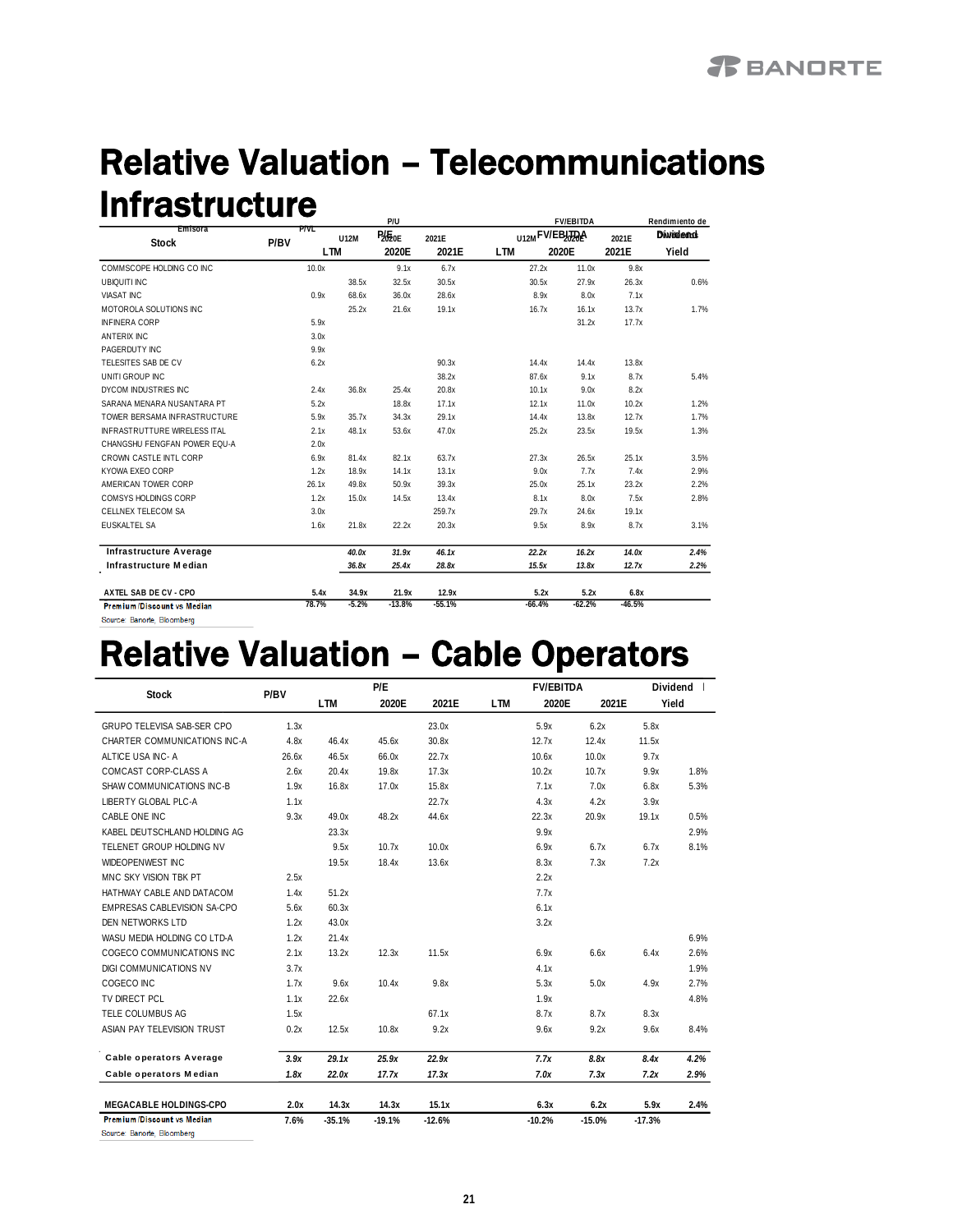### *R* BANDRTE

## Relative Valuation - Media Companies

|                                   | P/BV | P/F           |       |       | <b>FV/EBITDA</b> |       |            |       | Dividend<br>nd |       |       |         |       |  |
|-----------------------------------|------|---------------|-------|-------|------------------|-------|------------|-------|----------------|-------|-------|---------|-------|--|
| <b>Stock</b>                      |      |               | LTM   | 2020E |                  | 2021E | <b>LTM</b> |       | 2020E          |       | 2021E |         | Yield |  |
| <b>MEDIASET SPA</b>               |      | 0.9x          | 23.7x |       | 23.9x            | 15.4x |            | 5.3x  |                | 9.1x  |       | 7.8x    |       |  |
| NIPPON TELEVISION HOLDINGS        |      | 0.4x          | 25.8x |       | 15.7x            | 11.5x |            | 3.0x  |                | 2.6x  |       | 2.6x    |       |  |
| RTL GROUP                         |      | 1.8x          | 13.4x |       | 14.9x            | 11.4x |            | 6.9x  |                | 7.8x  |       | 6.7x    |       |  |
| <b>ITV PLC</b>                    |      | 4.5x          | 13.7x |       | 11.2x            | 10.1x |            | 10.8x |                | 8.9x  |       | 8.1x    |       |  |
| <b>NOS SGPS</b>                   |      | 1.6x          | 19.1x |       | 13.8x            | 10.2x |            | 5.2x  |                | 4.8x  |       | 4.6x    | 9.6%  |  |
| DIGLCOMMUNICATIONS NV             |      | 3.7x          |       |       |                  |       |            | 4.1x  |                |       |       |         | 1.9%  |  |
| NIPPON TELEVISION HOLDINGS        |      | 0.4x          | 25.8x |       | 15.7x            | 11.5x |            | 3.0x  |                | 2.6x  |       | 2.6x    |       |  |
| PRIME MEDIA GROUP LTD             |      | 1.2x          | 10.9x |       | 19.5x            |       |            | 3.0x  |                | 4.5x  |       | 5.3x    |       |  |
| <b>Media Companies Average</b>    |      | 1.8x          | 18.9x |       | 16.4x            | 11.7x |            | 5.2x  |                | 5.7x  |       | 5.4x    | 5.8%  |  |
| Media Companies Median            |      | 1.4x          | 19.1x |       | 15.7x            | 11.5x |            | 4.6x  |                | 4.8x  |       | 5.3x    | 5.8%  |  |
| <b>GRUPO TELEVISA SAB-SER CPO</b> |      | 1.3x N.A.     |       | N.A.  |                  | 20.3x |            | 6.0x  |                | 5.8x  |       | 5.3x    |       |  |
| Premium/Discount vs Median        |      | $-2.2\%$ N.A. |       | N.A.  |                  | 77.2% |            | 28.2% |                | 21.8% |       | $-0.2%$ |       |  |
| Source: Banorte, Bloomberg        |      |               |       |       |                  |       |            |       |                |       |       |         |       |  |

# Relative Valuation – Satellite TV companies

|                                   |             |       | P/E   |       |        | <b>FV/EBITDA</b> |       | Dividend |
|-----------------------------------|-------------|-------|-------|-------|--------|------------------|-------|----------|
| Stock                             | P/BV        | LTM.  | 2020E | 2021E | LTM    | 2020E            | 2021E | Yield    |
| MNC SKY VISION TBK PT             | 2.5x        |       |       |       | 2.2x   |                  |       |          |
| DISH TV INDIA I TD                | 0.6x        |       |       | 17.8x | 1.3x   | 1.4x             | 1.3x  |          |
| CYEROWY POLSAT SA                 | 1.3x        | 16.4x | 14.7x | 12.4x | 7.5x   | 7.4x             | 7.1x  |          |
| SKY NETWORK TELEVISION LTD        | 0.7x        |       | 12.3x | 17.8x |        | 2.7x             | 3.3x  |          |
| Satellite TV companies Average    |             | 16.4x | 13.5x | 16.0x | 3.7x   | 3.8x             | 3.9x  |          |
| Satellite TV companies Median     |             | 16.4x | 13.5x | 17.8x | 2.2x   | 2.7x             | 3.3x  |          |
| <b>GRUPO TELEVISA SAB-SER CPO</b> | $1.3x$ N.A. |       | N.A.  | 20.3x |        | 5.8x<br>6.0x     | 5.3x  |          |
| Premium/Discount vs Median        | 29.5% N.A.  |       | N.A.  | 14.2% | 170.5% | 118.2%           | 62.4% |          |
| Source: Banorte, Bloomberg        |             |       |       |       |        |                  |       |          |

**22**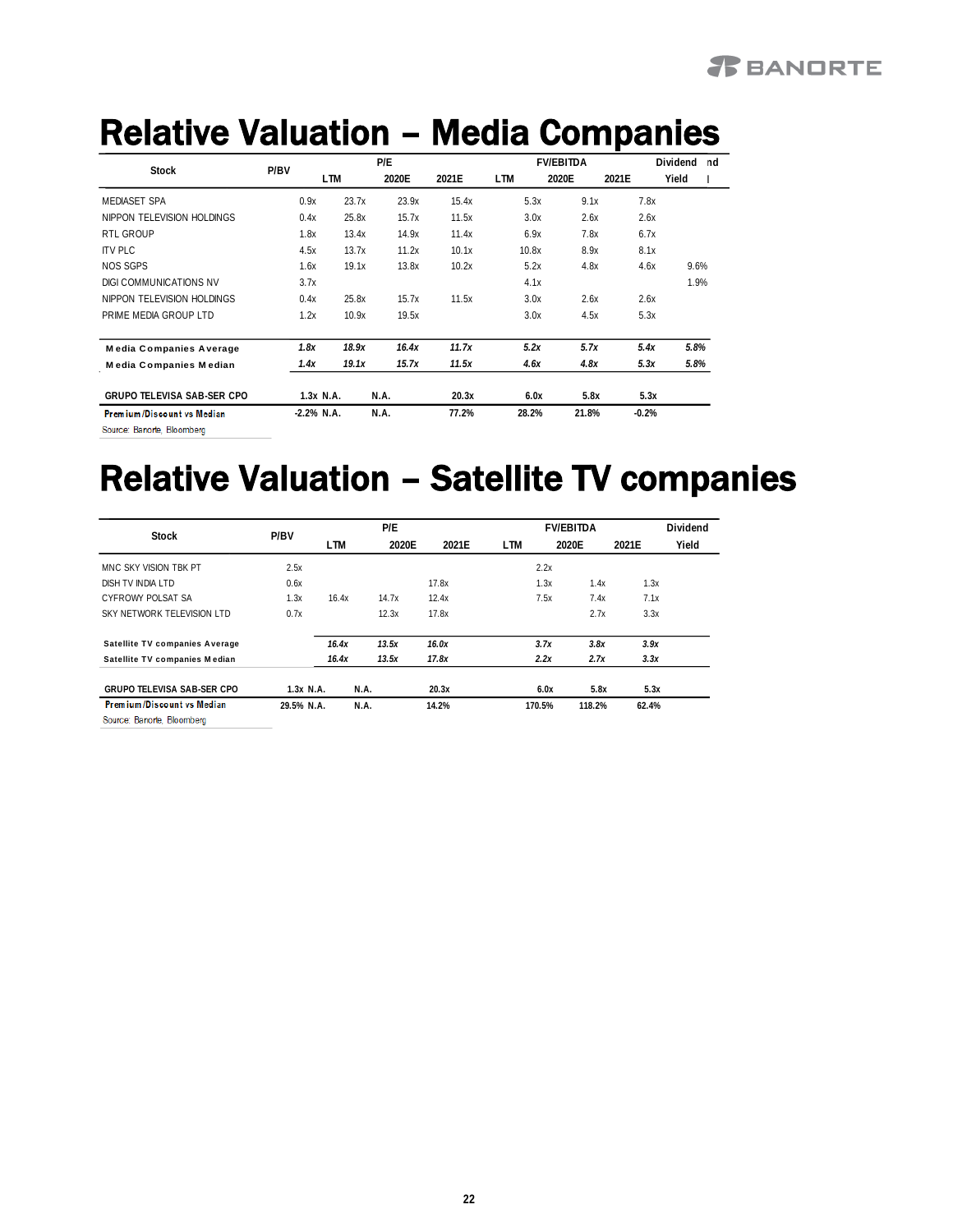

#### **Certification of Analysts.**

**We, Gabriel Casillas Olvera, Alejandro Padilla Santana, Delia María Paredes Mier, Juan Carlos Alderete Macal, Manuel Jiménez Zaldívar, Marissa Garza Ostos, Tania Abdul Massih Jacobo, Francisco José Flores Serrano, Katia Celina Goya Ostos, Santiago Leal Singer, José Itzamna Espitia Hernández, Valentín III Mendoza Balderas, Víctor Hugo Cortes Castro, Hugo Armando Gómez Solís, Miguel Alejandro Calvo Domínguez, Luis Leopoldo López Salinas, Leslie Thalía Orozco Vélez, Gerardo Daniel Valle Trujillo, Eridani Ruibal Ortega and Juan Barbier Arizmendi, certify that the points of view expressed in this document are a faithful reflection of our personal opinion on the company (s) or firm (s) within this report, along with its affiliates and/or securities issued. Moreover, we also state that we have not received, nor receive, or will receive compensation other than that of Grupo Financiero Banorte S.A.B. of C.V for the provision of our services.**

#### **Relevant statements.**

**In accordance with current laws and internal procedures manuals, analysts are allowed to hold long or short positions in shares or securities issued by companies that are listed on the Mexican Stock Exchange and may be the subject of this report; nonetheless, equity analysts have to adhere to certain rules that regulate their participation in the market in order to prevent, among other things, the use of private information for their benefit and to avoid conflicts of interest. Analysts shall refrain from investing and holding transactions with securities or derivative instruments directly or through an intermediary person, with Securities subject to research reports, from 30 calendar days prior to the issuance date of the report in question, and up to 10 calendar days after its distribution date.**

#### **Compensation of Analysts.**

Analysts' compensation is based on activities and services that are aimed at benefiting the investment clients of Casa de Bolsa Banorte and its subsidiaries. Such compensation is determined based on the general profitability of the Brokerage House and the Financial Group and on the individual performance of each analyst. However, investors should note that analysts do not receive direct payment or compensation for any specific transaction in investment banking or in other business areas.

#### **Last-twelve-month activities of the business areas.**

*Grupo Financiero Banorte S.A.B. de C.V., through its business areas, provides services that include, among others, those corresponding to investment banking*  and corporate banking, to a large number of companies in Mexico and abroad. It may have provided, is providing or, in the future, will provide a service such as *those mentioned to the companies or firms that are the subject of this report. Casa de Bolsa Banorte or its affiliates receive compensation from such corporations in consideration of the aforementioned services.*

*Over the course of the last twelve months, Grupo Financiero Banorte S.A.B. C.V., has not obtained compensation for services rendered by the investment bank or by any of its other business areas of the following companies or their subsidiaries, some of which could be analyzed within this report.*

#### **Activities of the business areas during the next three months.**

Casa de Bolsa Banorte, Grupo Financiero Banorte or its subsidiaries expect to receive or intend to obtain revenue from the services provided by investment banking or any other of its business areas, by issuers or their subsidiaries, some of which could be analyzed in this report.

#### **Securities holdings and other disclosures**.

As of the end of last quarter, Grupo Financiero Banorte S.A.B. of C.V. has not held investments, directly or indirectly, in securities or derivative financial instruments, whose underlying securities are the subject of recommendations, representing 1% or more of its investment portfolio of outstanding securities or 1 % of the issuance or underlying of the securities issued.

None of the members of the Board of Grupo Financiero Banorte and Casa de Bolsa Banorte, along general managers and executives of an immediately below level, have any charges in the issuers that may be analyzed in this document.

The Analysts of Grupo Financiero Banorte S.A.B. of C.V. do not maintain direct investments or through an intermediary person, in the securities or derivative instruments object of this analysis report.

#### **Guide for investment recommendations.**

|             | <b>Reference</b>                                                                      |
|-------------|---------------------------------------------------------------------------------------|
| <b>BUY</b>  | When the share expected performance is greater than the MEXBOL estimated performance. |
| <b>HOLD</b> | When the share expected performance is similar to the MEXBOL estimated performance.   |
| <b>SELL</b> | When the share expected performance is lower than the MEXBOL estimated performance.   |

Even though this document offers a general criterion of investment, we urge readers to seek advice from their own Consultants or Financial Advisors, in order to consider whether any of the values mentioned in this report are in line with their investment goals, risk and financial position.

#### *Determination of Target Prices*

For the calculation of estimated target prices for securities, analysts use a combination of methodologies generally accepted among financial analysts, including, but not limited to, multiples analysis, discounted cash flows, sum-of-the-parts or any other method that could be applicable in each specific case according to the current regulation. No guarantee can be given that the target prices calculated for the securities will be achieved by the analysts of Grupo Financiero Banorte S.A.B. C.V, since this depends on a large number of various endogenous and exogenous factors that affect the performance of the issuing company, the environment in which it performs, along with the influence of trends of the stock market, in which it is listed. Moreover, the investor must consider that the price of the securities or instruments can fluctuate against their interest and cause the partial and even total loss of the invested capital.

*The information contained hereby has been obtained from sources that we consider to be reliable, but we make no representation as to its accuracy or completeness. The information, estimations and recommendations included in this document are valid as of the issue date, but are subject to modifications and changes without prior notice; Grupo Financiero Banorte S.A.B. of C.V. does not commit to communicate the changes and also to keep the content of this document updated. Grupo Financiero Banorte S.A.B. of C.V. takes no responsibility for any loss arising from the use of this report or its content. This document may not be photocopied, quoted, disclosed, used, or reproduced in whole or in part without prior written authorization from Grupo Financiero Banorte S.A.B. of C.V***.**

#### **History of PT and ratings**

| <b>Stock</b> | Date     | Rating | P <sub>1</sub> |
|--------------|----------|--------|----------------|
| Amx L        | 21/12/20 | Buv    | \$18.00        |
| Axtel CPO    | 21/12/20 | Buv    | \$10.00        |
| Mega CPO     | 21/12/20 | Hold   | \$84.00        |
| Tlevisa CPO  | 21/12/20 | Buy    | \$47.00        |

#### **MSCI ESG Rating Scale**

| *MSCLESC Poting is an indicator that evaluates |  |  |  |  |  |  |  |
|------------------------------------------------|--|--|--|--|--|--|--|

\*MSCI ESG Rating is an indicator that evaluates companies in Environment, Social and Governance (ESG) metrics